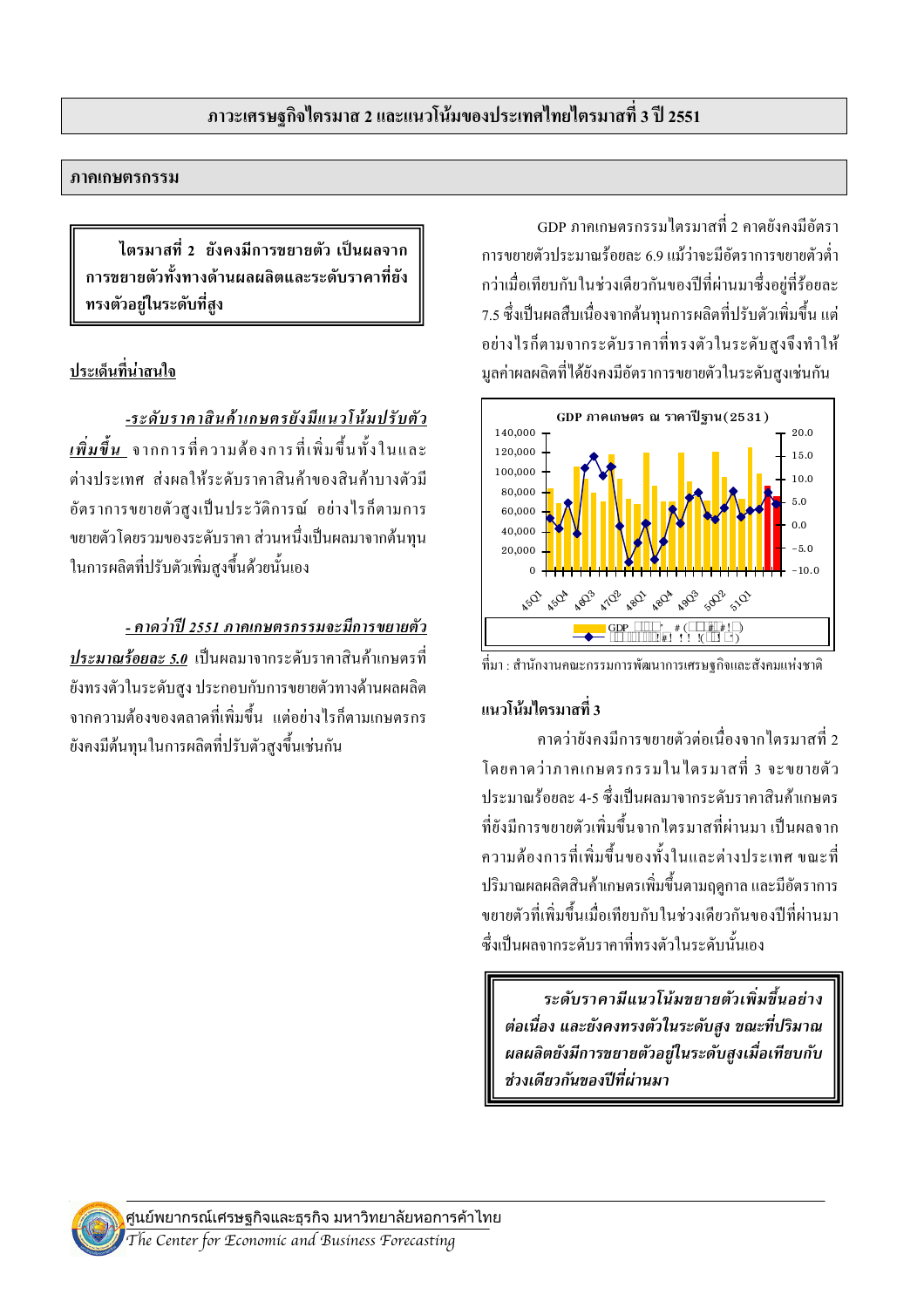# ทิศทางแนวโน้มของสินค้าเกษตรที่สำคัญ

#### ด้านผลผลิต

| สินค้า      | 2550           |       | ทิศทาง         |       |        |
|-------------|----------------|-------|----------------|-------|--------|
|             | Q <sub>3</sub> | Q1    | Q <sub>2</sub> | Q3(F) |        |
| ข้าว (นาปี) | 33.3           | 31.7  | 1.5            | 40.8  | $^{+}$ |
| ข้าวโพด     | 151.3          | 21.5  | 1.7            | 169.0 | $^{+}$ |
| อ้อย        | 0.0            | 507.6 | 38.4           | 0.0   | 1      |
| มันสำปะหลัง | 42.8           | 159.9 | 54.9           | 111.5 | $^{+}$ |
| ถั่วเหลือง  | 35.7           | 98.8  | 71.0           | 34.4  |        |
| ปาล์มน้ำมัน | 204.7          | 281.2 | 319.9          | 174.8 |        |
| ยางพารา     | 133.7          | 136.0 | 112.9          | 142.3 | $+$    |
| สูกร        | 145.8          | 139.5 | 136.2          | 143.2 |        |
| ไก่         | 112.3          | 108.6 | 108.6          | 109.9 |        |
| ไข่ไก่      | 114.5          | 120.5 | 121.4          | 120.6 | $^{+}$ |

ที่มา : สำนักงานเศรษฐกิจการเกษตร กระรวงเกษตรและสหกรณ์

#### ด้านราคา

| สินค้า      | 2550  |       | ทิศทาง         |       |        |
|-------------|-------|-------|----------------|-------|--------|
|             | Q3    | Q1    | Q <sub>2</sub> | Q3(F) |        |
| ข้าว (นาปี) | 128.8 | 140.5 | 208.2          | 273.2 | $^{+}$ |
| ข้าวโพด     | 130.6 | 163.5 | 174.0          | 186.6 | $^{+}$ |
| อ้อย        | 107.5 | 101.9 | 110.7          | 115.0 | $^{+}$ |
| มันสำปะหลัง | 122.4 | 152.8 | 154.5          | 171.9 | $^{+}$ |
| ถั่วเหลือง  | 104.8 | 152.7 | 160.9          | 187.2 | $^{+}$ |
| ปาล์มน้ำมัน | 153.7 | 193.6 | 174.6          | 173.7 | $+$    |
| ยางพารา     | 118.9 | 147.9 | 162.9          | 179.5 | $^{+}$ |
| สุกร        | 82.8  | 104.0 | 112.8          | 131.2 | $^{+}$ |
| ไก่         | 101.2 | 100.9 | 106.3          | 110.3 | $^{+}$ |
| ไข่ไก่      | 88.8  | 90.3  | 99.3           | 107.3 | $^{+}$ |

ที่มา : สำนักงานเศรษฐกิจการเกษตร กระรวงเกษตรและสหกรณ์



ดัชนีราคา หมวดเกษตรกรรม (ร้อยละ)

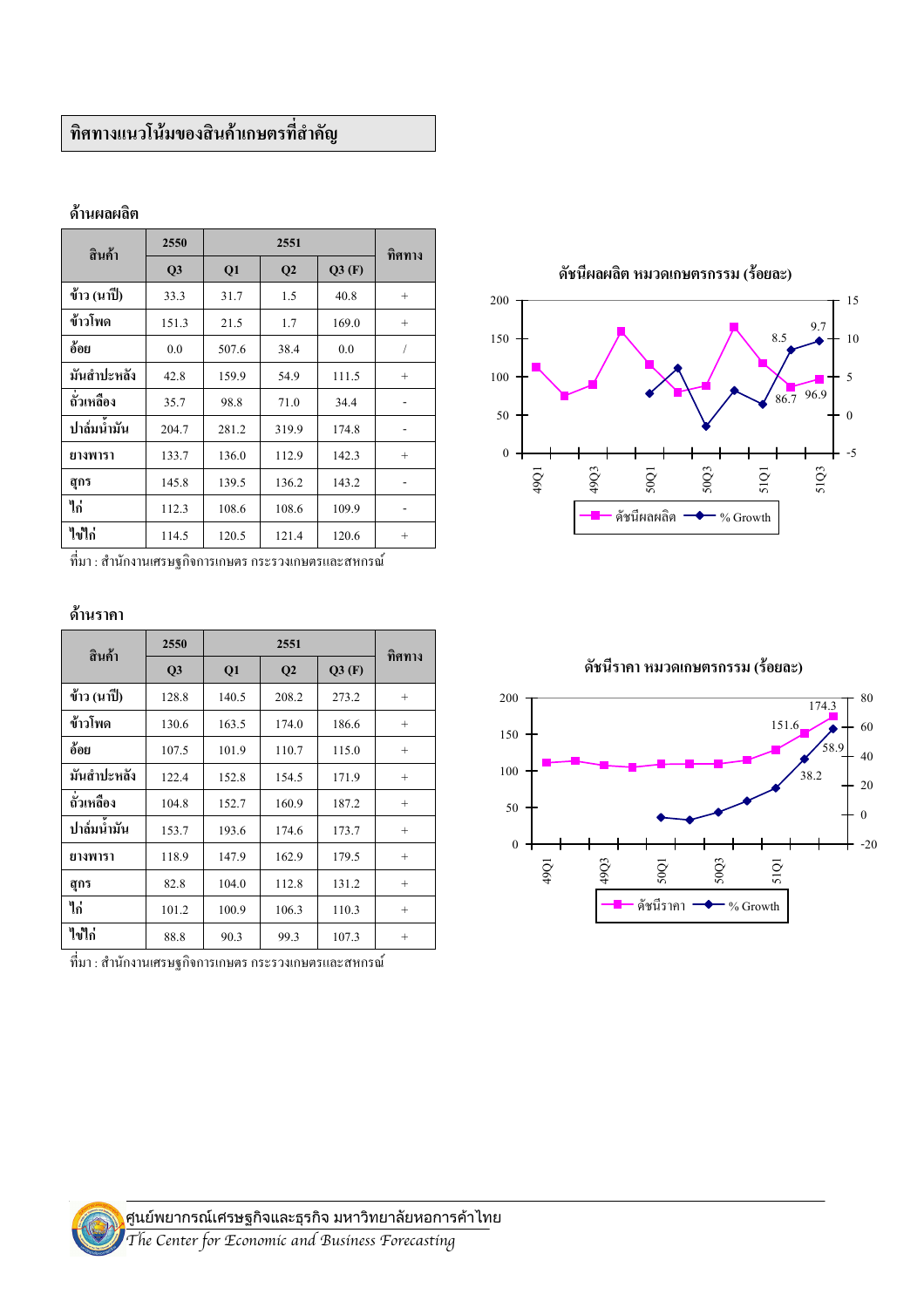ไตรมาสที่ 2 สามารถขยายตัวในระดับที่ดี แม้การบริโภคภายในประเทศจะขยายตัวในระดับที่ ไม่สูงมากนัก แต่ในส่วนของการส่งออกสินค้า ภาคอุตสาหกรรมยังคงสามารถขยายตัวได้ใน ระดับสงอย่างต่อเนื่อง

#### <u>ปัจจัยเกื้อหนุน</u>

- ยอดคำสั่งซื้อต่างประเทศยังอยู่ในระดับที่ดี ส่งผลให้อุตสาหกรรมไทยซึ่งพึ่งพาการส่งออกในระดับสูง สามารถขยายตัวได้อย่างต่อเนื่อง

- ค่าเงินบาทที่ทรงตัวใบทิศทางที่อ่อบค่าลงจะ ส่งผลดีต่อการส่งออกสินค้าอุตสาหกรรมได้ในระยะนี้ ปัจจัยบั้นทอน

- การบริโภคยังคงขยายตัวในระดับต่ำ เนื่องจากค่า ครองชีพที่เพิ่มขึ้นผู้บริโภคมีความระมัดระวังด้านการจับจ่าย ใช้สอยค่อนข้างมาก

- ราคาน้ำมันมีการปรับตัวเพิ่มขึ้นอย่างมากในไตร ้มาสที่ 2 ส่งผลกระทบต่อต้นทุนการผลิตภาคอุตสาหกรรมที่ <u> ปรับตัวเพิ่มขึ้น</u>



ี ไตรมาสที่ 3 ภาคอุตสาหกรรมน่าจะขยายตัว ได้ในระดับที่ใกล้เคียงกับการขยายตัวในไตรมาสที่ 2 เนื่องมาจากการบริโภคในไตรมาส 3 น่าจะปรับตัวใน ทิศทางที่ดีขึ้นได้จากการดำเนินมาตรการกระตุ้น เศรษฐกิจของภาครัฐ ในขณะที่ค่าเงินบาทที่มีแนวโน้ม ล่อนค่าลงต่อเนื่อง และราคาน้ำมันที่ปรับตัวลดลงจาก การดำเนินมาตรการลดภาษีสรรพสามิตรน้ำมันจะเป็น ปัจจัยบวกที่สำคัญของผู้ประกอบการอุตสาหกรรมใน ไตรมาสนี้

GDP ภาคอุตสาหกรรมในไตรมาสที่ 2 จะสามารถ *ขยายตัวเพิ่มขึ้นร้อยละ 7.1* เช่นเดียวกันค่าดัชนีผลผลิต อุตสาหกรรม (MPI) เฉลี่ยในไตรมาสที่ 2 ซึ่งอยู่ที่ระดับ 189.5 ปรับตัวเพิ่มสูงขึ้นร้อยละ 10.2 เมื่อเทียบกับในช่วงเดียวกัน ของปีที่ผ่านมา ในขณะที่การใช้กำลังการผลิต (Capacity Utilization) ภาคอุตสาหกรรมเฉลี่ยในช่วงไตรมาสที่ 2 อยู่ที่ ระดับ 72.3 อยู่ในระดับที่ต่ำกว่าการใช้กำลังการผลิตในช่วง เดียวกันของปีที่ผ่านมาที่อยู่ที่ระดับ 75.9 เล็กน้อย และอยู่ใน ้ระดับที่ต่ำกว่าการใช้กำลังการผลิตในไตรมาสที่ 1 ที่ผ่านมาที่ อย่ที่ระดับ 76.7



### แนวโน้มไตรมาสที่ 3

สำหรับ GDP ภาคอุตสาหกรรมไตรมาสที่คาดว่าจะ ้ขยายตัวได้ในระดับที่ใกล้เคียงกับช่วงไตรมาสที่ 2 สืบเนื่องจาก ้ความต้องการสินค้าภายในประเทศในไตรมาสที่ 3 น่าจะ สามารถปรับตัวเพิ่มขึ้นได้บ้างเนื่องจากการที่รัฐบาลมีการดำเนิน มาตรการในการกระตุ้นเศรษฐกิจของประเทศในรูปแบบต่าง ๆ ้เพิ่มมากขึ้น รวมถึงระดับราคาน้ำมันที่ปรับตัวลดลงจากการ ดำเนินมาตรการของภาครัฐน่าจะส่งผลให้การบริโภคในช่วง ้ดังกล่าวปรับตัวเพิ่มขึ้นได้บ้าง และส่งผลให้ความกังวลในด้าน ต้นทุนการประกอบการของผู้ประกอบการคลี่คลายไปในทิศทาง ี่ ที่ดีขึ้นได้บ้าง โดยคาดว่าภาคอตสาหกรรมตลอดทั้งปี 2551 น่าจะสามารถขยายตัวได้ในระดับร้อยละ 6.7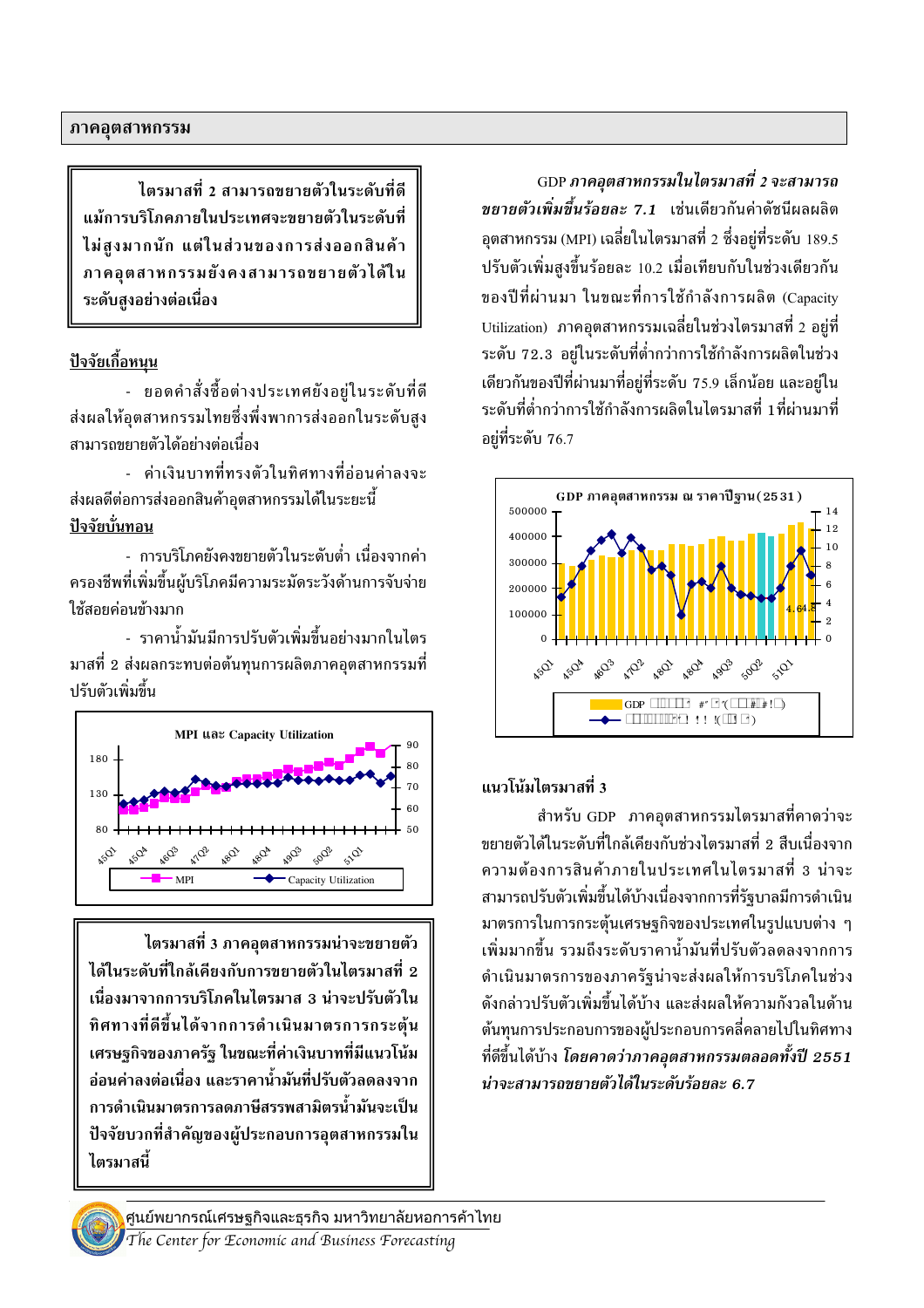| อุตสาหกรรม                           | <b>MPI</b><br>$\%$ yoy | Capacity<br><b>Utilization</b><br>$\Delta$ yoy |
|--------------------------------------|------------------------|------------------------------------------------|
| อุตสาหกรรมเด่น                       |                        |                                                |
| อุตสาหกรรมชื้นส่วนอิเลคทรอนิกส์      | 29.2                   | 6.6                                            |
| อุตสาหกรรมยานยนต์และอุปกรณ์          | 21.3                   | 7.1                                            |
| อุตสาหกรรมเหล็กและผลิตภัณฑ์<br>เหล็ก | 8.6                    | 5.3                                            |
| อุตสาหกรรมอาหาร                      | 6.5                    | 5.7                                            |
| <u>อุตสาหกรรมที่ต้องเฝ้าระวัง</u>    |                        |                                                |
| อุตสาหกรรมผลิตภัณฑ์เครื่องหนัง       | $-81.5$                | $-59.9$                                        |
| อุตสาหกรรมเครื่องเรือน               | $-53.1$                | $-28.9$                                        |
| อุตสาหกรรมผลิตภัณฑ์ทำความ<br>สะอาด   | $-16.9$                | $-10.3$                                        |
| อุตสาหกรรมวัสดุก่อสร้าง              | $-5.5$                 | $-2.2$                                         |

์ที่มา · จากการคำบวณ

้อตสาหกรรมอิเล็กทรอนิกส์ และอตสาหกรรม ยานยนต์และอุปกรณ์ถือเป็นอุตสาหกรรมหลักในการ สร้างความเติบโตของภาคอุตสาหกรรมในช่วงไตรมาสที่ 3 เนื่องจากความต้องการสินค้าในกล่มนี้ยังคงมีอย่าง ต่อเนื่องทั้งความต้องการภายในประเทศ และการ ขยายตัวของการส่งออกที่อยู่ในระดับสูง ในขณะที่ ้อุตสาหกรรมเครื่องหนัง และอุตสาหกรรมเครื่องเรือน ได้รับผลกระทบจากภาวะเศรษฐกิจที่ชะลอ และการ แข่งขันที่รุนแรงจากสินค้าราคาถูกจากต่างประเทศ

## ้อุตสาหกรรมที่มีแนวโน้มดี และอุตสาหกรรมที่ต้องเฝ้าระวัง ในไตรมาสที่ 3

ในการพิจารณาอุตสาหกรรมที่มีทิศทางการปรับตัว ้ของค่าดัชนีในด้านต่าง ๆ ในระดับที่ค่อนข้างดี และแย่นั้นในที่นี้ จะพิจารณาจากดัชนีผลผลิตอตสาหกรรม การใช้กำลังการผลิต ี ภายในอุตสาหกรรมเป็นหลัก โดย*อุตสาหกรรมที่คาดว่าจะมี แนวโน้มดีในช่วงไตรมาสที่ 3* ประกอบด้วย อุตสาหกรรม ชิ้นส่วนอิเลคทรอนิกส์ อุตสาหกรรมยานยนต์และอุปกรณ์ ้อตสาหกรรมเหล็กและผลิตภัณฑ์เหล็ก และอตสาหกรรมอาหาร โดยคาดว่าการขยายตัวของภาคอุตสาหกรรมในช่วง ไตรมาสที่ ่ 3 ได้รับผลดีจากการส่งออกสินค้าอุตสาหกรรมที่ขยายตัวอยู่ใน ้ระดับสง ซึ่งกล่าวได้ว่าในปีนี้อตสาหกรรมอิเลคทรอนิกส์ โดยเฉพาะอย่างยิ่งในส่วนของเครื่องคอมพิวเตอร์อุปกรณ์ และ ้อุตสาหกรรมยานยนต์และอุปกรณ์ถือเป็นอุตสาหกรรมที่สร้าง ความเติบโตให้แก่ภาคอุตสาหกรรมภาพรวมในระดับสูง เนื่องจากการขยายตัวของการส่งออกในช่วงครึ่งแรกของปียังคง ขยายตัวในระดับสงเมื่อเทียบกับปีก่อน

ในขณะที่อุตสาหกรรมที่ต้องเฝ้าระวังในไตรมาสที่ 3 ี ประกอบด้วยอุตสาหกรรมผลิตภัณฑ์เครื่องหนัง อุตสาหกรรม ้เครื่องเรือน อุตสาหกรรมผลิตภัณฑ์ทำความสะอาด และ ้อุตสาหกรรมวัสดุก่อสร้าง โดยเฉพาะอย่างอุตสาหกรรมเครื่อง หนังและอุตสาหกรรมเครื่องเรือนที่ค่าดัชนีผลผลิตอุตสาหกรรม ี และการใช้กำลังการผลิตลดลงในระดับสูง เนื่องจากตลาดใน ประเทศชะลอตัวตามภาวะเศรษฐกิจ รวมถึงผู้ประกอบการ จะต้องเผชิญกับการแข่งขันของสินค้าราคาถกจากต่างประเทศ ทั้งตลาดในประเทศ และตลาดส่งออก ในขณะที่อุตสาหกรรม วัสดุก่อสร้างชะลอตัวลงตามภาวะภาคอสังหาริมทรัพย์ที่ชะลอตัว ลงในช่วงนี้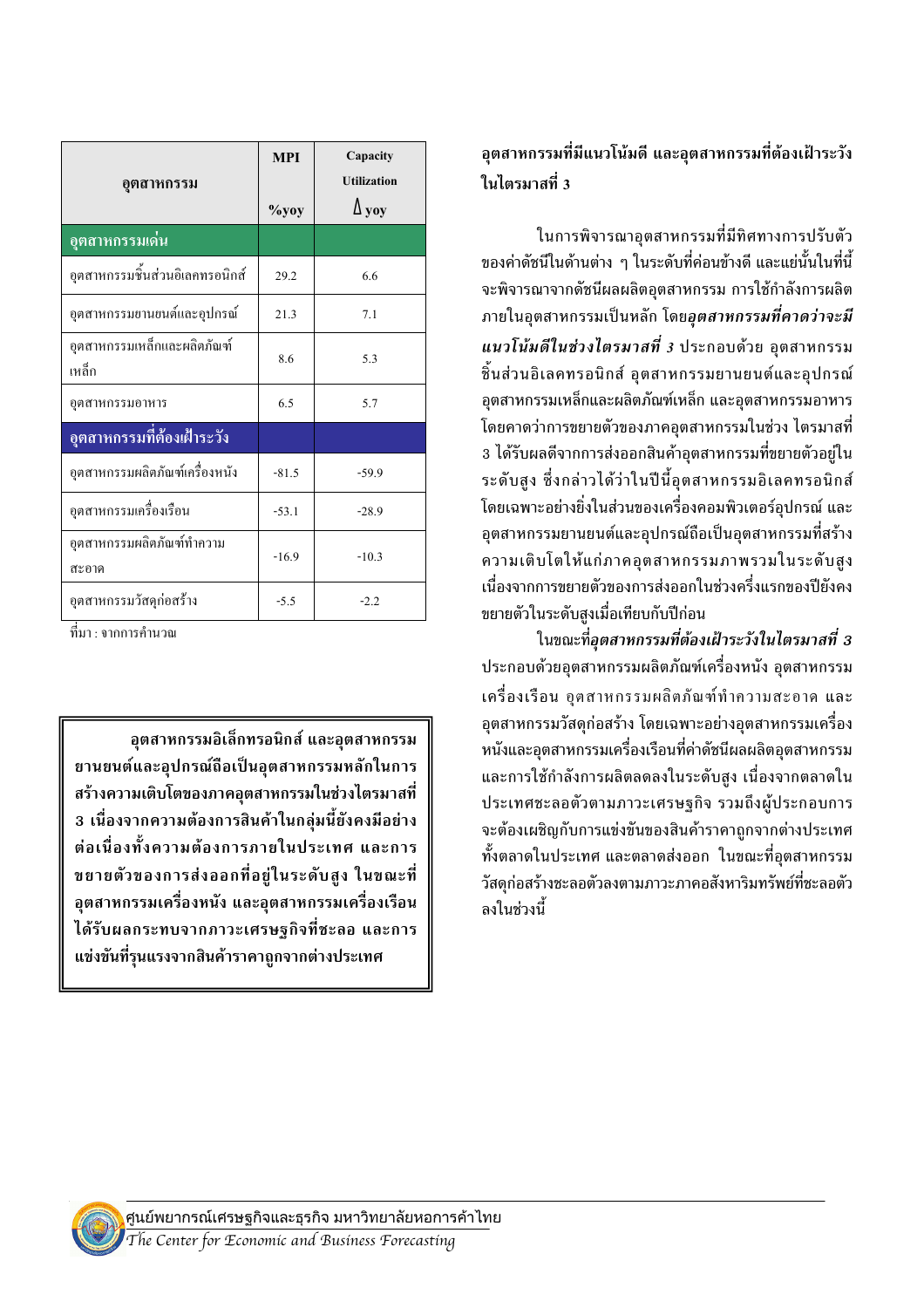ี การส่งออกโดยรวมของประเทศในช่วงไตรมาสที่ 2 ี่ มีมูลค่าทั้งสิ้นประมาณ 45498.84 ล้านเหรียญสหรัฐขยายตัว ้ เพิ่มขึ้นร้อยละ 25.2 เมื่อเทียบกับในช่วงเดียวกันของปีที่ผ่าน มา โดยขยายตัวในระดับที่เพิ่มขึ้นเมื่อเทียบกับช่วงเดียวกัน ของปีที่ผ่านมาที่มีการขยายตัวของการส่งออกเพิ่มขึ้นร้อยละ 17.7

ี การนำเข้าในไตรมาสที่ 2 มีมูลค่าทั้งสิ้นประมาณ  $45380.02$  ล้านเหรียญสหรัฐ ขยายตัวเพิ่มขึ้นร้อยละ 29.7 เมื่อเทียบกับในช่วงเดียวกันของปีที่ผ่านมา โดยขยายตัวใน ระดับที่เพิ่มขึ้นเมื่อเทียบกับช่วงเดียวกันของปีที่ผ่านมาที่มีการ ีขยายตัวของการนำเข้าเพิ่มขึ้นเพียงร้อยละ 7.3 โดยการนำเข้า สินค้ามีการนำเข้าในระดับที่เพิ่มขึ้นในทกกล่มประเภทสินค้า โดยเฉพาะอย่างยิ่งสินค้าในกลุ่มเชื่อเพลิงที่มีขยายตัวของการ นำเข้าในระดับสูงที่สุด รองลงมาได้แก่สินค้าอุปโภคบริโภค ียานพาหนะ และวัตถุดิบขั้นกลาง เป็นหลัก

จากมูลค่าการส่งออกและการนำเข้าข้างต้นส่งผลให้ ี่ ดุลการค้าในไตรมาสที่ 2 ปี 2551 เกินดุลการค้าประมาณ 118.8 ล้านเหรียญสหรัฐ เกินดุลการค้าในระดับที่ลดลงเมื่อ เทียบกับช่วงเดียวกันของปีที่ผ่านมาที่เกินดุลการค้า 1,340.3 ล้านเหรียญสหรัฐ

### แนวโน้มไตรมาสที่ 3

ี การส่งออกในไตรมาสที่ 3 คาดว่ามูลค่าการส่งออก ำะขยายตัวในระดับที่ชะลอตัวลงบ้างเมื่อเทียบกับในช่วงไตร มาสที่ 2 ที่มีการขยายตัวของการส่งออกในระดับสูงมาก ในขณะที่การการนำเข้าในไตรมาสที่ 3 คาดว่าจะมีการ ีขยายตัวในระดับสูงต่อเนื่องและใกล้เคียงกับในช่วงไตรมาสที่ ่ 2 เนื่องจากในช่วงไตรมาสที่ 3 คาดว่าจะมีการลงทนในด้าน ี่ ต่าง ๆ เพิ่มมากขึ้น ส่งผลให้ความต้องการนำเข้าสินค้า ประเภททุนและวัตถุดิบขั้นกลางขยายตัวเพิ่มขึ้นได้

ไตรมาสที่ 2 การส่งออกยังคงขยายตัวใน ระดับสูงต่อเนื่องจากไตรมาสที่ 1 และมีอัตราการ ขยายตัวของการส่งออกในอัตราที่เพิ่มขึ้นเมื่อเทียบกับ ช่วงเดียวกันของปีที่ผ่านมา เช่นเดียวกับการนำเข้าในไตร มาสที่ 2 ขยายตัวในระดับเพิ่มขึ้น โดยเป็นการนำเข้า สินค้าในกลุ่มของเชื่อเพลิง สินค้าอุปโภคบริโภค ี ยานพาหนะ และสินค้าขั้นกลางและวัตถุดิบ เป็นหลัก



### <u>ปัจจัยเกือหนุน</u>

- ภาวะความกังวลเกี่ยวกับการขาดแคลนอาหาร ของโลกส่งผลให้สินค้าออกในกลุ่มอาหารขยายตัวในระดับสูง - ค่าเงินบาทที่เริ่มมีการปรับตัวในทิศทางที่อ่อนค่า ลงในช่วงไตรมาสที่ 2 จะส่งผลบวกต่อการส่งออกของ ประเทศในระยะนี้

- การส่งออกสินค้าไปยังตลาดใหม่ของไทยขยายตัว ในระดับที่ดี ทั้งตลาดแอฟริกา ตะวันออกกลาง อินโดจีน ละตินคเมริกา และเอเชียใต้เป็นต้น ซึ่งถือเป็นการลดความ , เสี่ยงจากการส่งออกสินค้าไปยังตลาดหลักได้อีกทางหนึ่ง <u>ปัจจัยบั่นทอน</u>

- ภาวะเศรษฐกิจโลกที่ชะลอตัวลง โดยเฉพาะอย่าง ยิ่งประเทศที่เป็นตลาดส่งออกสำคัญของไทย ทั้งสหรัฐอเมริกา ี และสหภาพยุโรป ที่ต้องเผชิญกับปัญหาภาวะเงินเฟ้อที่อยู่ใน ระดับสูงส่งผลให้กำลังซื้อของกลุ่มประเทศดังกล่าวชะลอตัวลง - ภาวะต้นทุนการประกอบการของผู้ประกอบการ ส่งออกที่ปรับตัวเพิ่มขึ้นเนื่องจากปัจจัยทางด้านต้นทนต่าง ๆ โดยเฉพาะอย่างยิ่งจากระดับราคาน้ำมันทึ่ปรับตัวเพิ่มขึ้บเป็น

#### ด้านการบริโภค

้ำ|ระวัติการในช่วงนี้

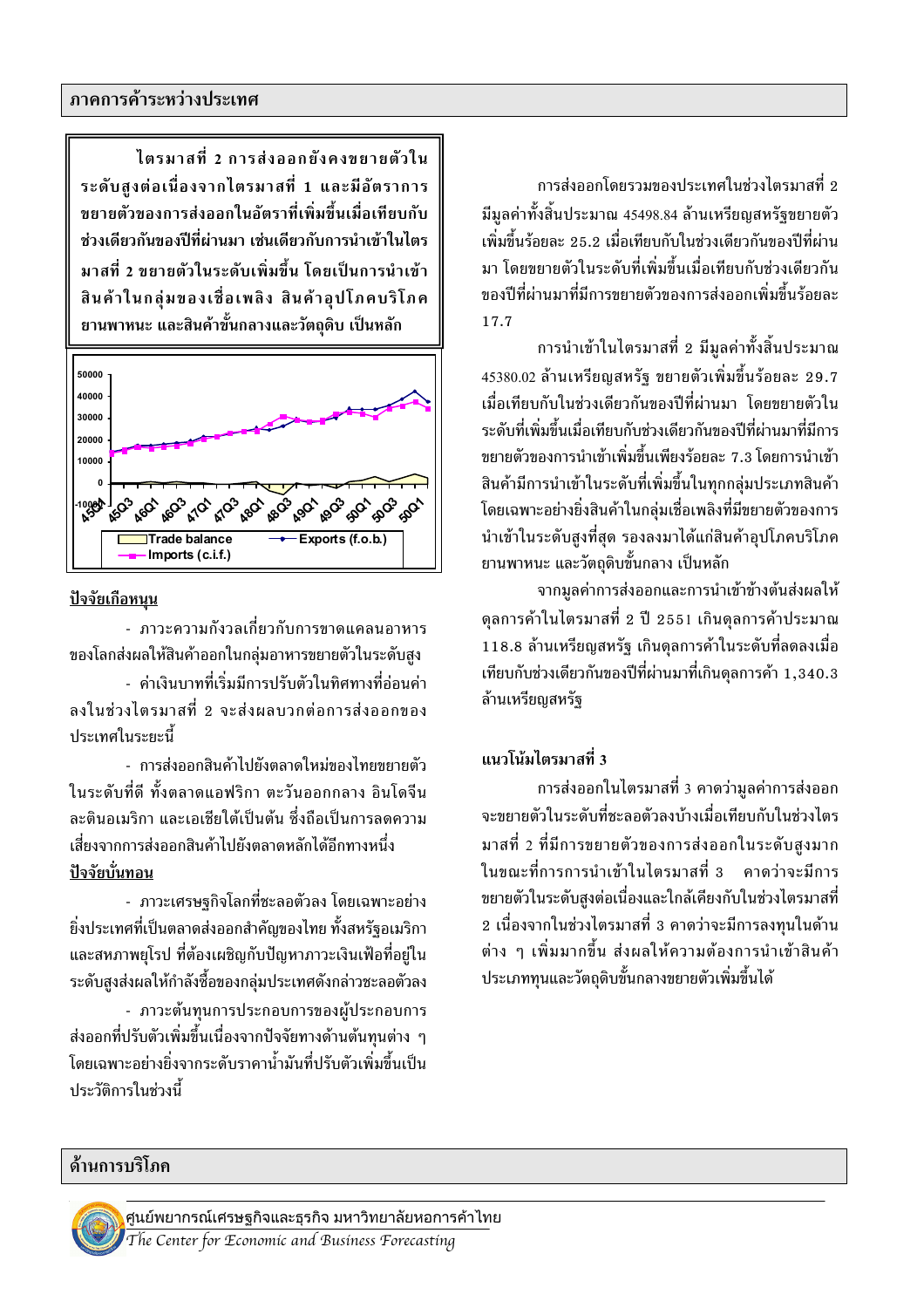ไตรมาสที่ 2 แม้จะมีการขยายตัวลดลงจาก ไตรมาสที่ผ่านมา ซึ่งเป็นผลจากระดับราคาสินค้าที่ ี ปรับตัวเพิ่มสูงขึ้น จากสถานการณ์ราคาต้นทุนสินค้า ที่เพิ่มสูงขึ้น ส่งผลให้ผู้บริโภคลดการบริโภคสินค้า ฟุ่มเฟือยลง และชะลอการซื้อสินค้าคงทน

## ประเด็นที่น่าสนใจ

- คาดว่าปี 2551 การบริโภคภายในประเทศจะมีการ ี<u>ขยายตัวประมาณ</u>ร้อยละ 3.0 เป็นผลมาจากนโยบายการ ึกระตุ้นเศรษฐกิจของภาครัฐที่ออกมา ทั้งในส่วนของอัตรา ้ คอกเบี้ย และการควบคุมระดับราคาสินค้า

การบริโภคภายในประเทศมีแนวโน้มขยายตัว เพิ่มขึ้นเล็กน้อยจากช่วงไตรมาสที่ผ่านมา เนื่องจาก การนโยบายกระตุ้นเศรษฐกิจต่าง ๆ ที่ภาครัฐนำมาใช้ ในช่วงต้นไตรมาสที่ 3 ซึ่งส่วนใหญ่ยังคงเป็นนโยบาย แก้ปัญหาระยะสั้น

การบริโภคภายในประเทศ ใตรมาสที่ 2 มีอัตราการ ขยายตัวประมาณร้อยละ 2.4 และมีการขยายตัวต่ำกว่าไตรมาส ที่ผ่านมาซึ่งเป็นผลจากระดับราคาสินค้าที่ปรับตัวเพิ่มขึ้นซึ่ง ้เป็นผลจากระดับราคาสินค้าที่ปรับตัวเพิ่มสงขึ้น จาก ี่สถานการณ์ราคาต้นทุนสินค้าที่เพิ่มสูงขึ้น ส่งผลให้ ้ผู้บริโภคลดการบริโภคสินค้าฟุ่มเฟือยลง และชะลอการซื้อ สินค้าคงทน



ที่บา · ธบาคารแห่งประเทศไทย

#### แนวโน้มไตรมาสที่ 3

ี คาคว่าการบริโภคภายในประเทศ ใตรมาสที่ 3 จะมี ้อัตราการขยายตัวเพิ่มขึ้นจากใตรมาสที่ผ่านมา คือมีอัตราการ ขยายตัวอย่ในระดับประมาณร้อยละ 2.8 ซึ่งสงกว่าเมื่อเทียบกับ ้ช่วงเดียวกันของปีที่ผ่านมา โดยส่วนหนึ่งเป็นผลจากการใช้ นโยบายกระตุ้นเศรษฐกิจของภาครัฐ รวมถึงการเข้ากำกับดูแล ราคาสินค้าในประเทศให้อย่ในระดับที่เหมาะสม

#### ด้านการลงทุน

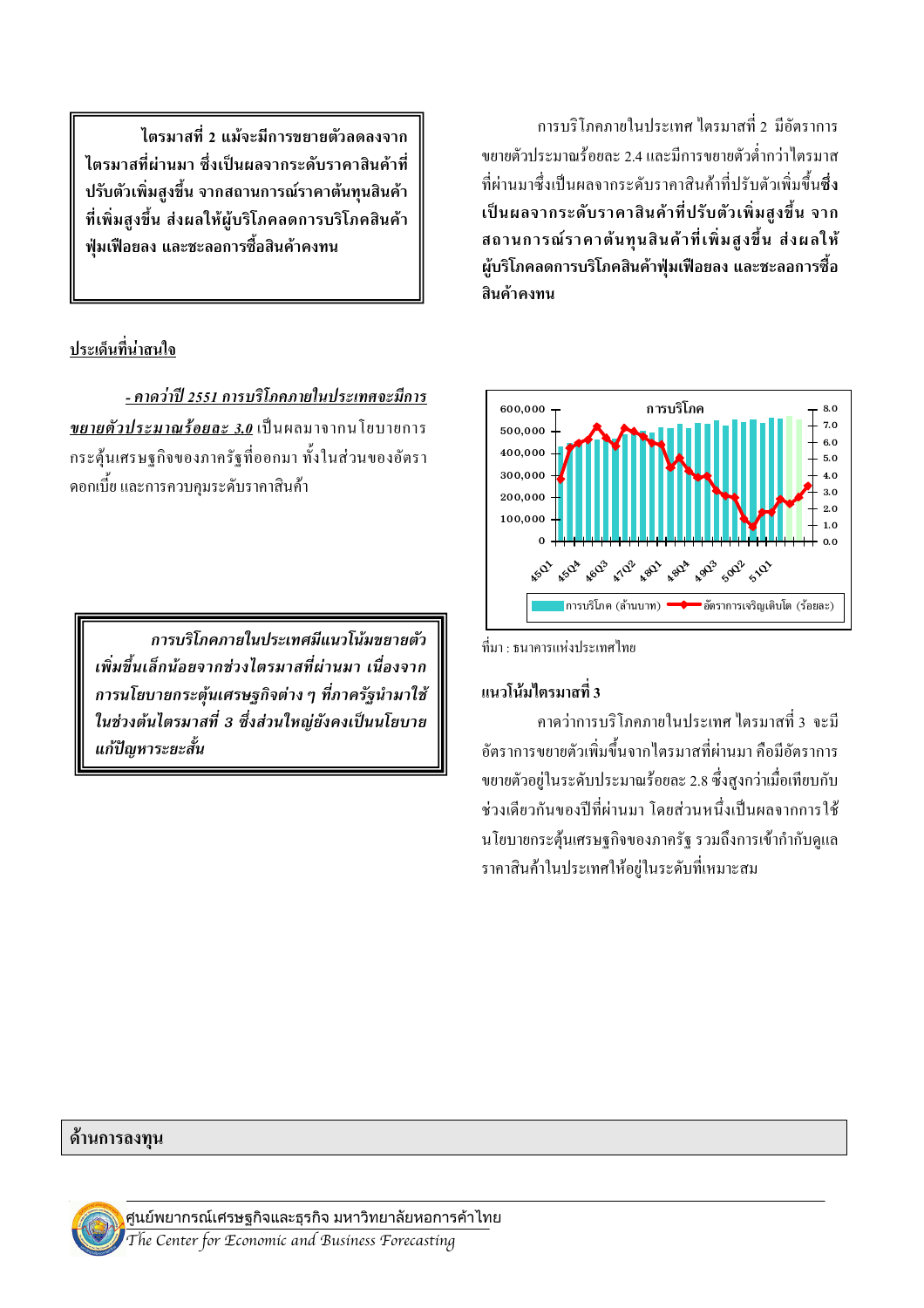ใตรมาสที่ 2 การลงทุนของภาคเอกชนยังคง ี ชะลอตัวลงจากใตรมาสที่ 1 ทั้งนี้เนื่องจากผู้ประกอบการ ้ยังคงไม่มั่นใจในสถานการณ์ทางการเมือง รวมทั้งปัญหา ้ต้นทุนสินค้าที่ปรับตัวสูงขึ้น ทำให้ผลกำไรของธุรกิจ ิลคลง อย่างไรก็ตามภาคเอกชนยังคงรอดูสถานการณ์ และนโยบายของภาครัฐในการกระต้นเศรษฐกิจ

#### ประเด็นที่น่าสนใจ

<u>- คาดว่าปี 2551 การลงทุนภายในประเทศจะมีการ</u> *ขยายตัวประมาณร้อยละ 6.6* เป็นผลมาจากนักลงทนทั้งจากใน <u> ประเทศและต่างประเทศเริ่มมีความมั่นใจในสถานการณ์</u> เศรษฐกิจ

ความเชื่อมั่นในภาคธุรกิจต่าง ๆ

ศูนย์พยากรณ์เศรษฐกิจและธุรกิจ มหาวิทยาลัยหอการค้าไทย

ี การลงทนภายในประเทศ ไตรมาสที่ 2 คาดว่าจะมี ้อัตราการขยายตัวประมาณร้อยละ 4.5 ซึ่งเป็นอัตราการขยายที่ ้ต่ำกว่าใตรมาสที่ผ่านมาที่อย่ที่ร้อยละ 5.4 ทั้งนี้เนื่องจาก ผู้ประกอบการยังคงไม่มั่นใจในสถานการณ์ทางการเมือง รวมทั้งปัญหาต้นทุนสินค้าที่ปรับตัวสูงขึ้น ทำให้ผลกำไรของ ิธรกิจลดลง อย่างไรก็ตามภาคเอกชนยังคงรอดสถานการณ์และ



นโยบายของภาครัฐในการกระต้นเศรษฐกิจ ที่มา : ธนาคารแห่งประเทศไทย

### แนวโน้มไตรมาสที่ 3

ี คาดว่าการลงทนภายในประเทศในใตรมาสที่ 3 จะมี ิการขยายตัวร้อยละ 5.1 ทั้งนี้เป็นผลมาจากมาตรการของรัฐบาล ี่ที่ลดต้นทนทางด้านการผลิต เช่น ราคาน้ำมันโดยการลดอัตรา ภาษีสรรพสามิตลง ส่งผลให้ระดับราคาน้ำมันปรับตัวลดลง <u>ิ ประกอบกับสถานการณ์ราคาน้ำมันดิบในตลาดโลกมีแนวโน้ม</u> ปรับตัวลดลงอย่างต่อเนื่อง แต่อยอ่างไรก็ตามสถานการณ์อาจ มีการเปลี่ยนแปลงได้หากสถานการณ์ทางการเมืองไม่แน่นอน

การลงทุนภายในประเทศยังมีแนวโน้ม ขยายตัวจากช่วงไตรมาสที่ผ่านมา เป็นผลจากระดับ ราคาน้ำมันที่ปรับตัวลดลง ส่งผลให้ต้นทุนการผลิต ิลดลง อย่างไรก็ตามสถานการณ์ทางการเมืองยังคงเป็น ปัจจัยหลักที่จะทำให้การลงทนชะลอลงได้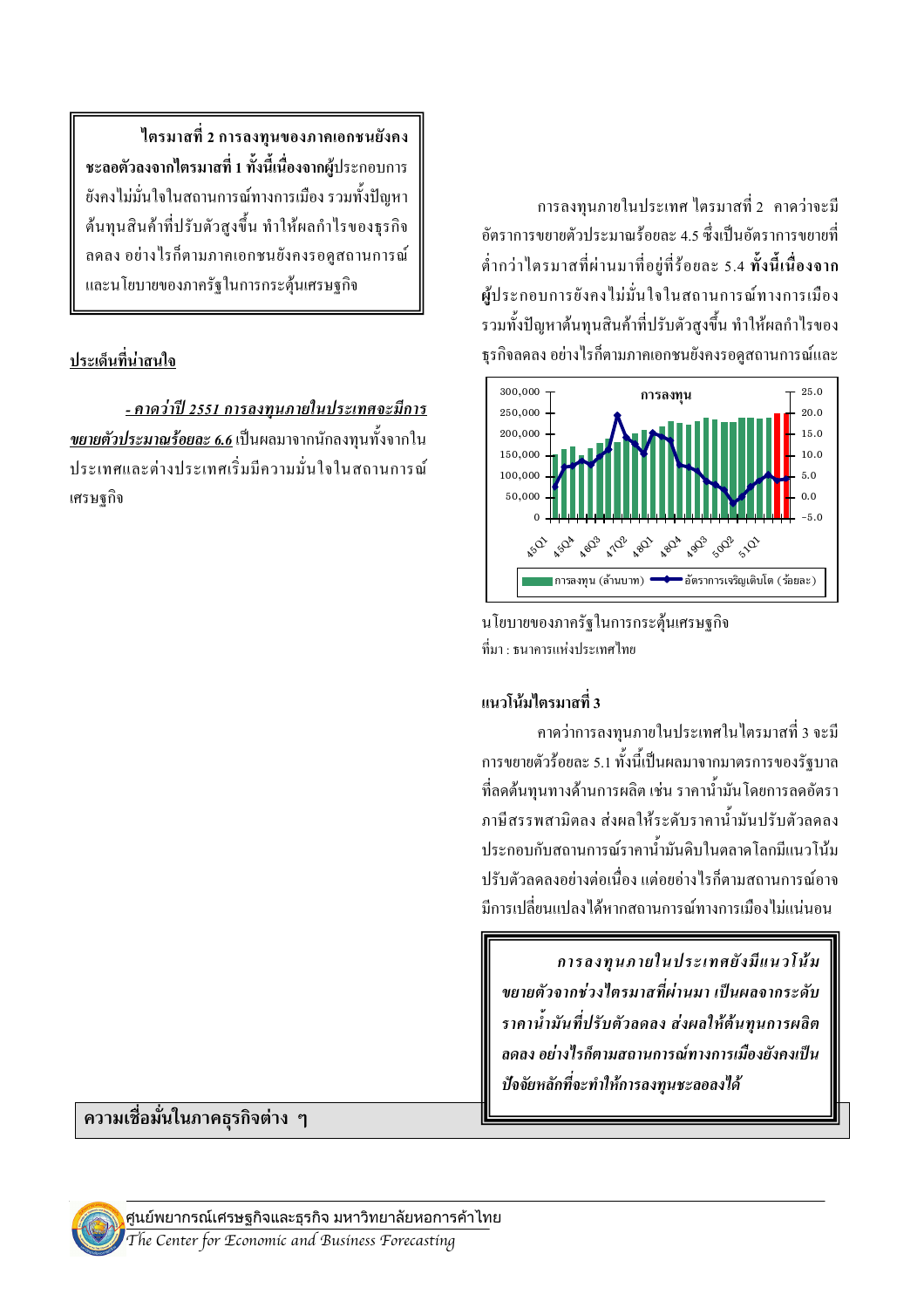ไตรมาสที่ 2 ค่าดัชนีความเชื่อมั่นส่วนใหญ่ ปรับตัวในทิศทางที่ลดลงจากไตรมาสที่ 1 ที่ผ่านมา เนื่องจากปัจจัยด้านของสถานการณ์ด้านต้นทนการ ประกอบการ และค่าครองชีพในด้านต่าง ๆ ที่ปรับตัว ้เพิ่มสูงขึ้น รวมถึงสถานการณ์ความขัดแย้งทาง การเมืองและมีการจัดตั้งเวทีขับไล่รัฐบาลของกลุ่ม พันธมิตรประชาชนเพื่อประชาธิไตย และความไม่มี เสถียรภาพของรัฐบาลในช่วงที่ผ่านมา

#### <u>ปัจจัยเกื้อหนุน</u>

- การส่งออกของประเทศที่ยังคงขยายตัวได้ในระดับ ที่ดีจะส่งผลดีต่อภาคธุรกิจที่พึ่งพาการส่งออกในระดับสูง - ค่าเงินบาทในช่วงไตรมาสที่ 2 มีแนวโน้มการ

ปรับตัวในทิศทางที่ล่อบค่าลง ปัจจัยบั้นทอน

- ต้นทุนของผู้ประกอบการปรับตัวเพิ่มขึ้นอย่าง ้ต่อเนื่อง โดยเฉพาะอย่างยิ่งในส่วนของราคาน้ำมัน

- อำนาจซื้อของผู้บริโภคในประเทศที่ลดลง อันเป็น ้ผลมาจากค่าครองชพที่ปรับตัวเพิ่มสูงขึ้น และอัตราเงินเฟ้อที่ อยู่ในระดับสูง

ใบการพิจารกาดัชบีความเชื่อบั่นจะทำการพิจารกาค่า ดัชนีความเชื่อมั่นของภาคธรกิจหลักที่มีการคำเนินการจัดทำ โดยหน่วยงานต่าง ๆ ได้แก่ ดัชนีความเชื่อมั่นทางธุรกิจ (BSI) ดำเนินการจัดทำโดยธนาคารแห่งประเทศไทย ดัชนีความเชื่อมั่น ภาคอุตสาหกรรม (TISI) ดำเนินการจัดทำโดยสภาอุตสาหกรรม แห่งประเทศไทย ดัชนีความเชื่อมั่นภาคการค้าและบริการ (TSSI) ดำเบิบการจัดทำโดยสำบักงาบส่งเสริบวิสาหกิจขบาด กลางและขนาดย่อม และคัชนีความเชื่อมั่นผ้บริโภค (CCI) ดำเนินการจัดทำโดยศูนย์พยากรณ์เศรษฐกิจและธุรกิจ บหาวิทยาลัยหลการด้าไทย



ิ คาดว่าค่าดัชนีความเชื่อมั่นในช่วงไตรมาสที่ 3 จะยังคงอยู่ในระดับที่ทรงตัวในทิศทางที่เพิ่มขึ้นเมื่อเทียบกับในไตรมาสที่ 2 แต่อย่างไรก็ตามคาดว่าค่าดัชนีความเชื่อมั่นน่าจะยังคงเคลื่อนไหวอยู่ในระดับที่ต่ำกว่าค่าฐานอย่างต่อเนื่องโดยตลอดในช่วงปีนี้ใน ทุกภาคธุรกิจ เนื่องจากยังคงมีความไม่แน่นอนในด้านต่าง ๆ ในระดับสูง โดยเฉพาะความไม่แน่นอนทางด้านการเมือง ซึ่งถือเป็น ้ปัจจัยที่ต้องจับตามองอย่างใกล้ชิดในช่วงเวลานี้

#### ภาคการเงิน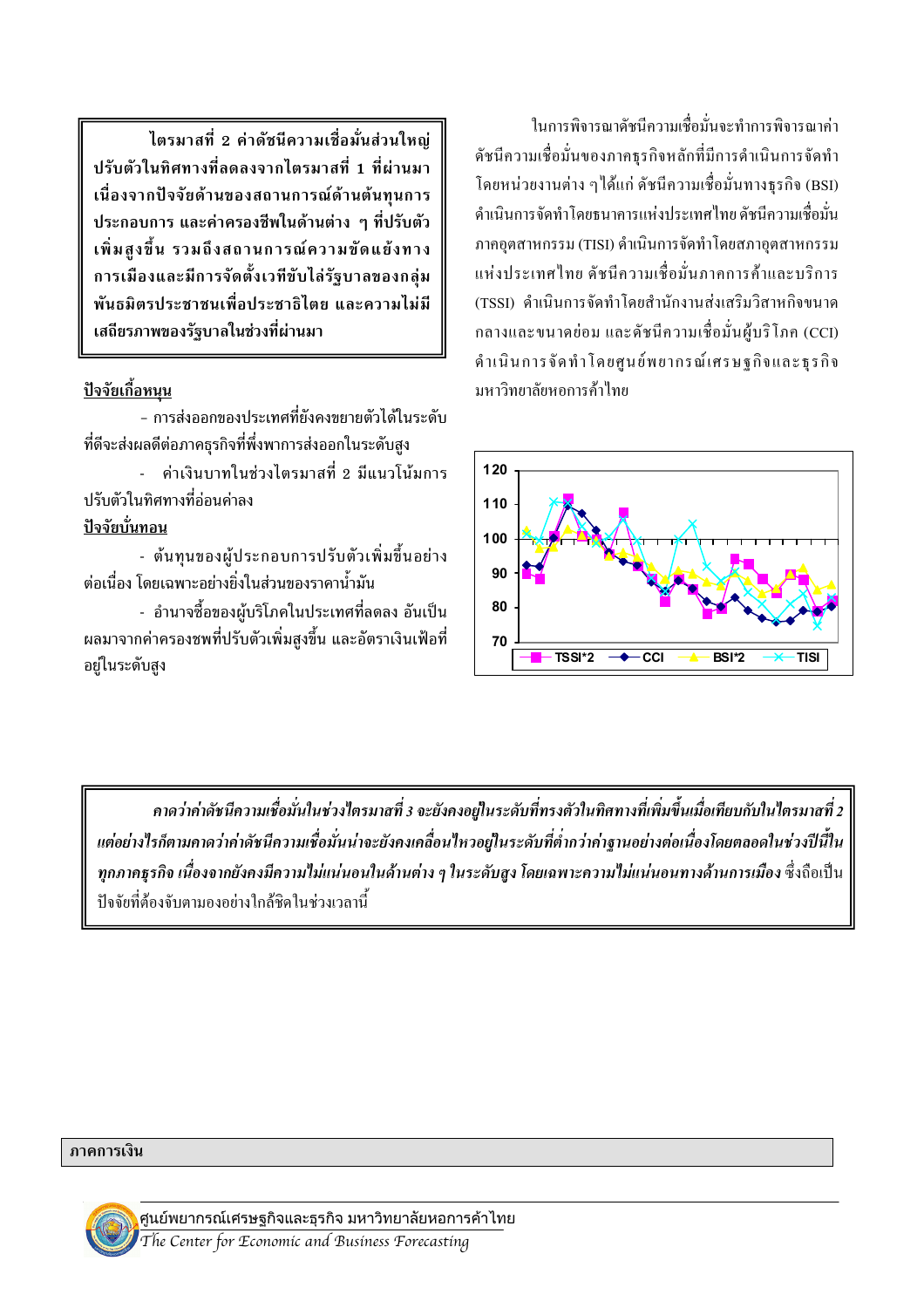ลัตราดลกเบี้ย

ไตรมาสที่ 2 อัตราดอกเบี้ยในตลาดซื้อคืน พันธบัตรรัฐบาลยังคงทรงตัวอย่างต่อเนื่อง ทั้งนี้ทาง ธนาคารแห่งประเทศไทยยังคงต้องการกระตุ้น เศรษฐกิจผ่านนโยบายการเงิน

อัตราดอกเบี้ยในตลาดซื้อคืนพันธบัตรรัฐบาลในไตร ้มาสที่ 2 ยังคงมีสัญญาณของการทรงตัวอย่างต่อเนื่อง ทั้งนี้ เนื่องจากทางธนาคารแห่งประเทศไทยยังคงต้องการคงอัตรา ดอกเบี้ยซื้อคืนพันธบัตรรัฐบาลไว้ ที่ร้อยละ 3.25 ทั้งนี้เป็น ผลมาจากการบริโภคภายในประเทศยังคงมีสัญญาณของการ ชะลอตัวอย่างต่อเนื่อง ประกอบกับนักลงทนยังคงชะลอการ ลงทุน



ีที่มา · ธนาคารแห่งประเทศไทย

แนวโน้มอัตราดอกเบี้ยในไตรมาสที่ 3 ปี 2551 ิ คาดว่า จะมีการปรับตัวเพิ่มสงขึ้นประมาณร้อยละ 0.25 ทั้งนี้ เนื่องจากสถานการณ์โลกที่ยังคงไม่แน่นอน ประกอบกับ สถานการณ์อัตราเงินเฟ้อที่มีทิศทางปรับเพิ่มขึ้นในช่วงครึ่ง หลังของปี จากการที่ภาคธุรกิจขอปรับขึ้นราคาสินค้า นอกจากนี้แล้วอัตราดอกเบี้ยของตลาดโลกปรับตัวเพิ่มขึ้น อย่างไรก็ตามเชื่อว่าการขึ้นอัตราดอกเบี้ยในปีนี้น่าจะมีการ ชะลอและไม่น่าจะปรับขึ้นอีกหลังจากที่ปรับขึ้นไปแล้วทั้งนี้ ้เนื่องจากสถานการณ์ด้านอัตราเงินเฟ้อเริ่มที่จะมีสถานการณ์ ดีขึ้น หลังจากที่รัฐบาลออก 6 มาตรการ 6 เดือน ที่บรรเทา เรื่องปัญหาราคาน้ำมันที่สูงขึ้น อย่างไรก็ตามแนวโน้มในช่วง ครึ่งปีหลังอาจมีการปรับขึ้นอีกครั้งได้หากสถานการณ์เงินเฟ้อ ยังไม่ลดความร้อนแรงลง

ในช่วงครึ่งหลังของปีอัตราดอกเบี้ยน่าจะ ยังคงทรงตัวอยู่ในระดับนี้ต่อเนื่องแต่หากเงินเฟ้อ ยังคงอยู่ในระดับสูงอาจมีการปรับขึ้นอัตราดอกเบี้ย ได้อีกร้อยละ 0.25-0.5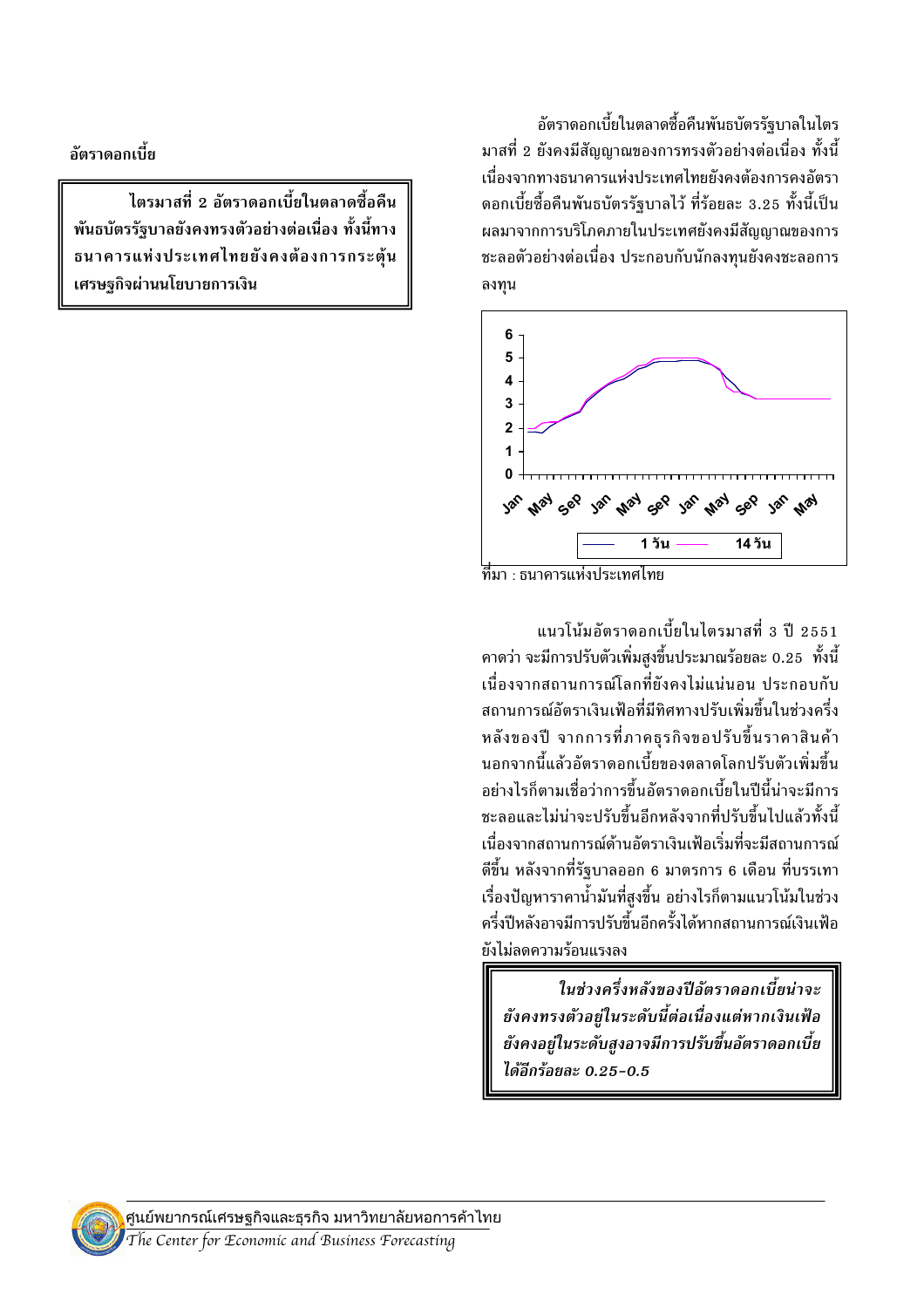ไตรมาสที่ 2 ปริมาณเงินฝากและปริมาณ สินเชื่อยังคมมีอัตราการขยายตัวได้อย่างต่อเนื่องแต่ ้มีสัญญาณของการชะลอตัวลง ทั้งนี้เป็นผลเนื่องจาก ิสถานการณ์ความไม่เชื่อมั่น

ลัตราการขยายตัวของสิบเชื่อและเงิบฝากของระบบ ธนาคารพาณิชย์ไทย (หน่วย: ร้อยละ)



ที่มา : ธนาคารแห่งประเทศไทย หมายเหตุ: เฉพาะสินเชื่อของธนาคารพาณิชย์เท่านั้น

เงินฝาก : ปริมาณเงินฝากของธนาคารพาณิชย์ ในช่วงเดือนเมษายน และพถษภาคม มีสัญญาณของการชะลอ ้ตัวลง แต่ก็ยังขยายตัว ทั้งนี้เป็นผลมาจากการที่ธนาคาร ้พาณิชย์มีการลดการรับฝากเงินลง เพื่อลดภาระการนำเงินส่ง กองทุนฟื้นฟู

้สินเชื่อ : ปริมาณสินเชื่อที่ธนาคารพาณิชย์ยังคงมี แนวโน้มของการขยายตัวเพิ่มขึ้น แต่ก็มีสัญญาณของการ ชะลอตัวลงเล็กน้อย ทั้งนี้เป็นผลมาจากสถานการณ์ความไม่ แน่นอนทางการเมืองที่เกิดขึ้น ประกอบกับการที่นักธรกิจส่วน ใหญ่ชะลอดูสถานการณ์ทางการเมือง ก่อนที่จะตัดสินใจทำ การขยายการลงทุน

้สำหรับในช่วงไตรมาส 3 ของปี 2551 ของปีนี้คาด ว่าอัตราการขยายตัวของเงินฝากน่าจะมีการขยายตัวเพิ่มขึ้น ทั้งนี้เป็นผลมาจากการที่ธนาคารพาณิชย์ขยายรานเงินฝาก ้เพื่อรองรับการปล่อยสินเชื่อโครงการต่าง ๆ ทั้งของภาครัฐ ี และเอกชน ที่คาดว่าจะเพิ่มขึ้นในช่วงปลายปี ส่วนปริมาณ สินเชื่อของระบบธนาคารพาณิชย์มีแนวโน้มของการปรับตัว สูงขึ้นได้ ทั้งนี้เป็นผลมาจากมาตรการกระตุ้นเศรษฐกิจของ ประเทศที่ออกมาทำการกระตุ้นเศรษฐกิจในช่วงปัจจุบัน ซึ่งทำ ให้ภาคธรกิจเริ่มที่จะมีทิศทางและมีความมั่นใจต่อ ิสถานการณ์เศรษฐกิจ ประกอบกับการได้รับผลจากมาตรการ ึกระตุ้นเศรษฐกิจ ทำให้มีความเชื่อมั่นที่จะทำการลงทุนมาก ้ขึ้น แต่อย่างไรก็ตามปริมาณสินเชื่อจะเพิ่มขึ้นมากหรือน้อย ้เพียงใดขึ้นอยู่กับสถานการณ์ทางการเมือง และความเชื่อมั่น ของธุรกิจที่เกิดขึ้น

ไตรมาสที่ 3 ปริมาณการให้สินเชื่อของ ธนาคารพาณิชย์เริ่มที่จะมีสัญญาณของการขยายตัว มากขึ้นทั้งนี้เป็นผลมาจากการคาดการณ์ภาวะ เศรษฐกิจในปี 2551 นั้น จะยังคงขยายตัวได้ใน อัตราที่สง เนื่องจากมาตรการกระต้นเศรษฐกิจของ ภาครัฐบาลที่ออกมาอย่างต่อเนื่องทำให้ธุรกิจเริ่มที่จะ เข้ามาทำการลงทุนมากขึ้น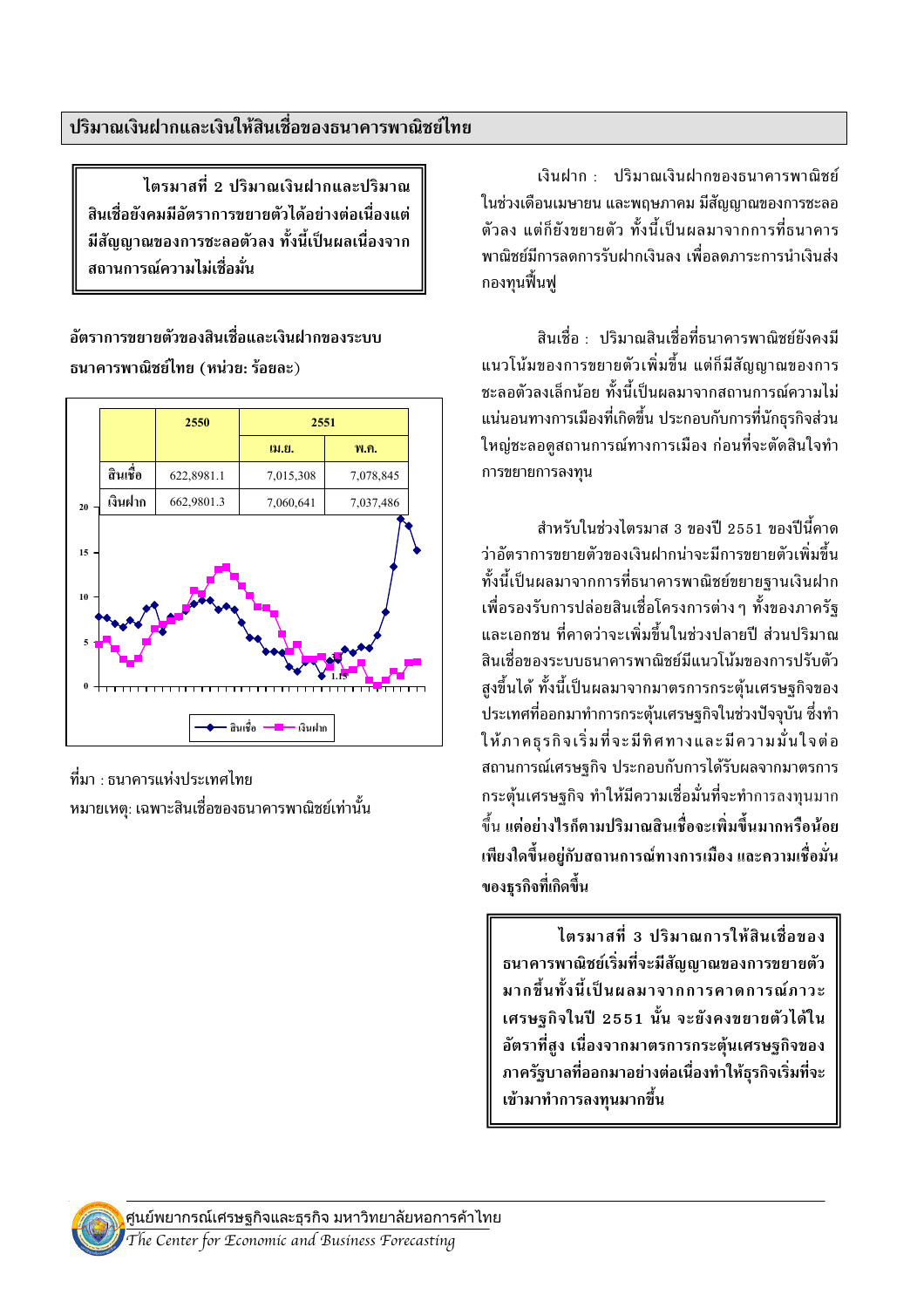ราคาน้ำมันในตลาดโลกในช่วงไตรมาสที่ 2 ของปี ่ 2551 คาดว่าราคาน้ำมันจะแกว่งตัวขึ้นลงในระดับสูง ในระยะ ์ สั้นราคาปรับตัวสูงขึ้นจากค่าเงินดอลลาร์สหรัฐฯ อ่อนตัว และ ิจากสถานการณ์ตึงเครียดในประเทศผู้ผลิต อาทิ สถานการณ์ตึง เครียดระหว่างสหรัฐฯอเมริกากับอิหร่าน เหตุการณ์ไม่สงบใน ในจีเรียที่เกิดขึ้นเป็นระยะ และท่าทีแข็งกร้าวของอิหร่านต่อ ประเทศผู้บริโภคน้ำมัน ผนวกกับมีการเกิ่งกำไรในตลาดค้า น้ำมันจากกองทุนต่างชาติ ศูนย์พยากรณ์เศรษฐกิจและธุรกิจ ี คาดว่าราคาน้ำมันดิบดูไบ ในไตรมาสที่ 2 ของปี 2551 จะอยู่ใน ระคับ 115.3 คอลลาร์สหรัฐฯ ต่อบาร์เรล โคยปรับตัวเพิ่ม สูงขึ้นจากระดับราคาน้ำมันดิบดูไบในไตรมาสที่ 1 ปี 2551 ที่ อยู่ที่ 91.2 ดอลลาร์สหรัฐฯ ต่อบาร์เรล ส่งผลให้ราคาน้ำมัน เบนซินและราคาน้ำมันดีเซลขายปลีกในประเทศในไตรมาสที่ 2 ของปี 2551 ปรับรงตัวในระดับสูงอย่างต่อเนื่อง อาจมีการ ปรับราคาขึ้นได้ในไตรมาสนี้ โดยน้ำมันเบนซินจะมีราคาอยู่ใน ระดับ 38-43 บาทต่อลิตร ในขณะที่น้ำมันดีเซลจะมีราคาอยู่ใน ระดับ 41-45 บาทต่อลิตร



ี **ที่มา:** จากการคำนวณ

ราคาน้ำมันในตลาดโลกในช่วงใตรมาสที่ 2 ของปี 2551 คาดว่าจะปรับตัวสูงขึ้น ส่งผลให้ราคา น้ำมันเบนซินและราคาน้ำมันดีเซลขายปลีกในประเทศ ในไตรมาสที่ 2 ของปี 2551 จะปรับตัวสูงขึ้นตามระดับ ราคาน้ำมันในตลาดโลก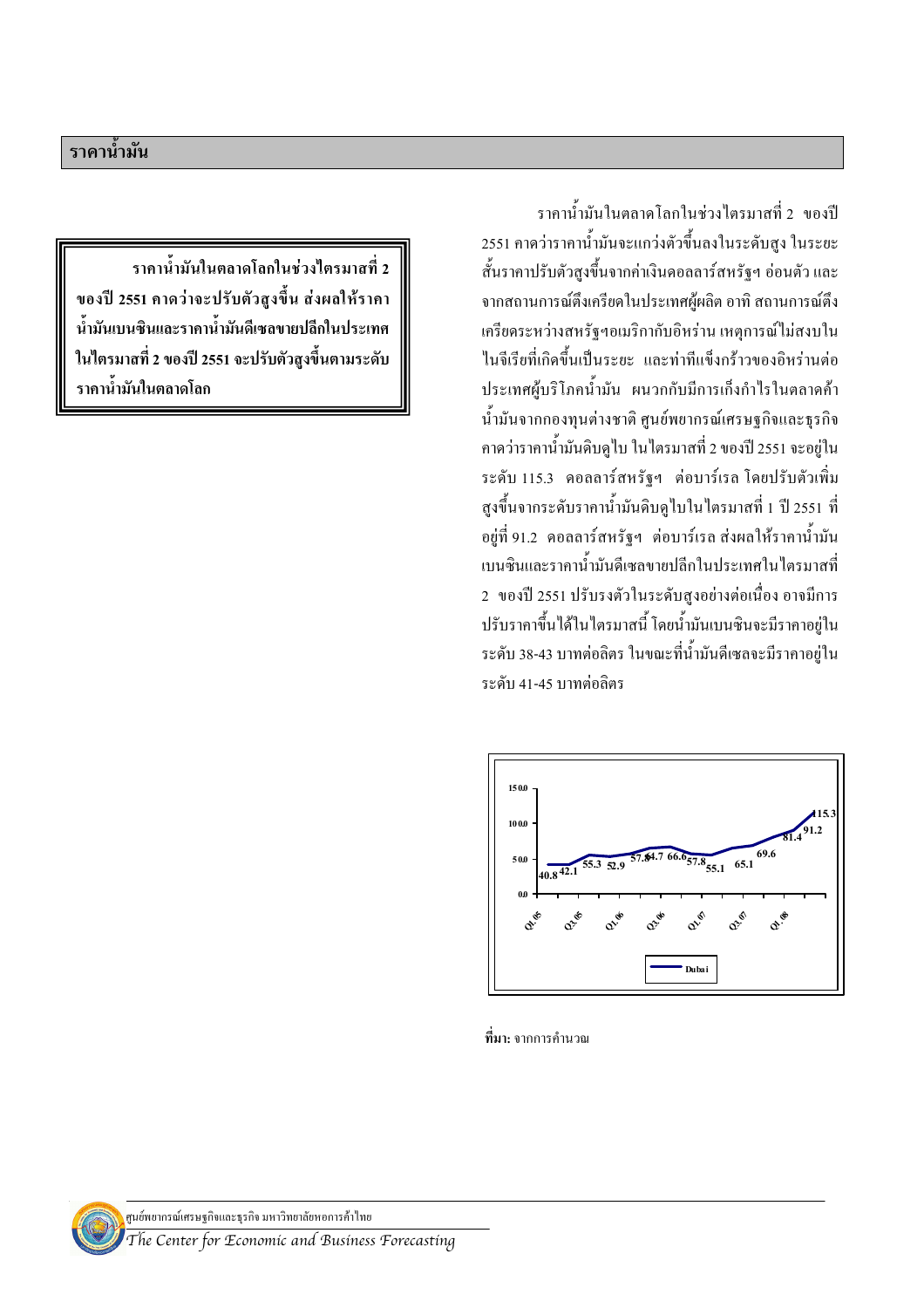ไตรมาสที่ 2 เศรษฐกิจโดยรวมมีการขยายตัว ้เพิ่มขึ้นเมื่อเทียบกับช่วงเดียวกันของปีที่ผ่านมา เป็น ้ผลจากการขยายตัวที่เพิ่มขึ้นของทั้งภาคการผลิตและ ภาคการใช้จ่าย จากการใช้นโยบายกระตุ้นเศรษฐกิจ ของภาครัฐ

## ประเด็นที่น่าสนใจ

<u>- คาดว่าปี 2551 เศรษฐกิจโดยรวมในประเทศจะมี</u> ี การขยายตัวประมาณร้อยละ 5.6 เป็นผลมาจากการขยายตัวทั้ง การบริโภคและการลงทนภายในประเทศ รวมถึงภาคการผลิต ที่มีระดับราคาสินค้าปรับตัวสูงขึ้นจากความต้องการที่เพิ่มขึ้น ขณะที่ภาคการค้าระหว่างประเทศเป็นปัจจัยสำคัญในการ ขยายตัว

ไตรมาสที่ง มีแนวโน้มเริ่มปรับตัวดีขึ้น เมื่อ เทียบกับช่วงเดียวกันของปีที่ผ่านมา เนื่องจากการ กระตุ้นเศรษฐกิจของภาครัฐ จะทำให้มีเงินหมุนเวียน ในระบบเศรษฐกิจมากขึ้น และความเชื่อมั่นของ ผู้บริโภคและผู้ประกอบการเริ่มดีขึ้น ส่งผลให้การ บริโภคและการลงทนเริ่มปรับตัวดีขึ้น

ผลิตภัณฑ์มวลรวมภายในประเทศ ใตรมาสที่ 2 มี ้ด้ตราการขยายตัวประมาณร้อยละ 63 - ซึ่งมีการขยายตัวที่ ้เพิ่มขึ้นจากไตรมาสที่ผ่านมา และเพิ่มขึ้นเมื่อเทียบกับช่วง ้เคียวกันของปีที่ผ่านมาด้วย โดยปัจจัยที่ทำให้ภาวะเศรษฐกิจ ของประเทศไทยมีอัตราการขยายตัวเพิ่มขึ้นคือ ภาคการใช้จ่าย และภาคการผลิตภายใบประเทศที่มีอัตราการขยายตัวที่เพิ่มขึ้น จากสถานการณ์การเมืองภายในประเทศที่ส่งผลต่อระดับความ เชื่อมั่นของประชาชนและผู้ประกอบการอย่างต่อเนื่อง ส่งผล ให้การบริโภคและการลงทุนเริ่มมีการขยายตัวเพิ่มขึ้น รวมถึง การใช้นโยบายกระตุ้นเศรษฐกิจชองภาครัฐที่เริ่มออกมาใช้ ใบห่างไตรบาสที่ 2 บากขึ้น ที่มา : ธนาคารแห่งประเทศไทย



แบาโบ้บไตรบาสที่ 3

ี คาคว่าผลิตภัณฑ์มวลรวมภายในประเทศ ใตรมาสที่ 3 จะมีอัตราการขยายตัวอยู่ในระดับประมาณร้อยละ 6.5 ซึ่ง ปรับตัวเพิ่มขึ้นจากใตรมาสที่ผ่านมา และอยู่ในระดับที่สูงกว่า ช่วงเดียวกันของปีที่ผ่านมา เนื่องจากผู้บริโภคและ ผู้ประกอบการจะเริ่มมีความเชื่อมั่นมากขึ้น ประกอบกับ กิจกรรมทางเศรษฐกิจจะมีความคึกคักขึ้นจากเม็ดเงินที่ หมนเวียนในใตรมาสที่ 2 มากขึ้นจากนโยบายต่างๆของรัฐบาล และจะส่งผลให้การบริโภคและการลงทุนปรับตัวดีขึ้น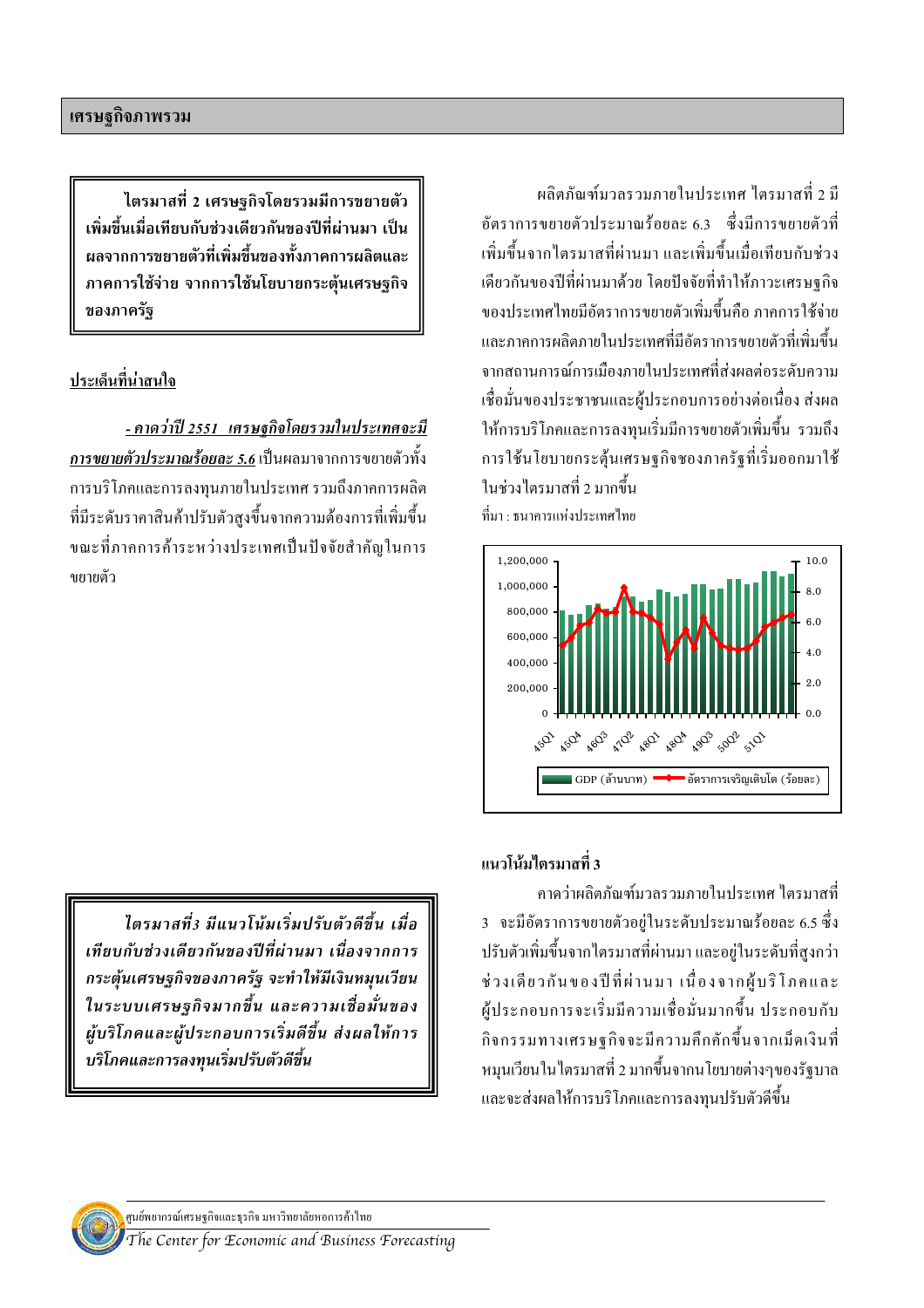ใตรมาสที่ 2 ยังคงมีการขยายตัว จาก นักท่องเที่ยวที่เข้ามาจากทางภาคใต้เป็นหลัก ผนวกกับ นักท่องเที่ยวที่ต้องการมาเล่นน้ำในเทศกาลสงกรานต์

#### ประเด็นที่น่าสนใจ

#### ปัจจัยลบ

- ราคาน้ำมันปรับตัวสูงขึ้น

- ภาวะเงินเฟ้อ สินค้าราคาแพง
- ปัจจัยบวก
	- เทศกาลสงกราบต์
	- เทศกาลลดราคาสิบค้า
	- ค่ำเงินบาทอ่อนค่า
	- ช่วงเข้าฤดูกาลท่องเที่ยวทะเลในฝั่งอันดามัน และ

#### ค่าวไทย

ี<br>จำบวบบักท่องเที่ยวต่างชาติใตรมาสที่ 2 คาดว่ามี จำนวน 3.6 ล้านคน หรือขยายตัวร้อยละ 13.68 เมื่อเทียบกับ ช่วงเดียวกันกับปีก่อน จากเทศกาลสงกรานต์ และฤดูกาล ท่องเที่ยวทะเลอันคามันและอ่าวไทย ส่วนรายได้จากการ ท่องเที่ยวอาดว่าประมาณ 1 327 96 ร้อยล้าบบาท เพิ่มขึ้นร้อย ละ 18.26 เทียบกับช่วงเดียวกันกับปีก่อน



ีที่มา : การท่องเที่ยวแห่งประเทศไทย และการคำนวณ

## แนวโน้มไตรมาสที่ 3

ิดาดว่า จำบาบบักท่องเที่ยวบีประบาณ 3.4 ล้าบคบ หรือลคลงร้อยละ 0.62 เมื่อเทียบกับช่วงเคียวกันกับปีก่อน ้ส่วนรายได้คาดว่าประมาณ 1.282.55 ร้อยล้านบาท เพิ่มขึ้นร้อย ละ 3.39 เมื่อเทียบกับช่วงเดียวกันกับปีก่อน ซึ่งการที่รายได้จาก นักท่องเที่ยวเพิ่มขึ้นส่วนหนึ่งมาจากการปรับค่าสินค้าและ ้บริการต่างๆ เพิ่มขึ้น และค่าเงินบาทที่อ่อนค่าลง

แต่อย่างไรก็ตามกาดว่าทั้งปี 2551 จะมีนักท่องเที่ยว ้จำนวน 15.2 ถ้านคน ขยายตัวจากปีก่อน ร้อยละ 5.06 และมี รายได้ถำบวบ 546 31 ล้าบบาท เพิ่มขึ้นจากปีก่อบร้อยละ 5 06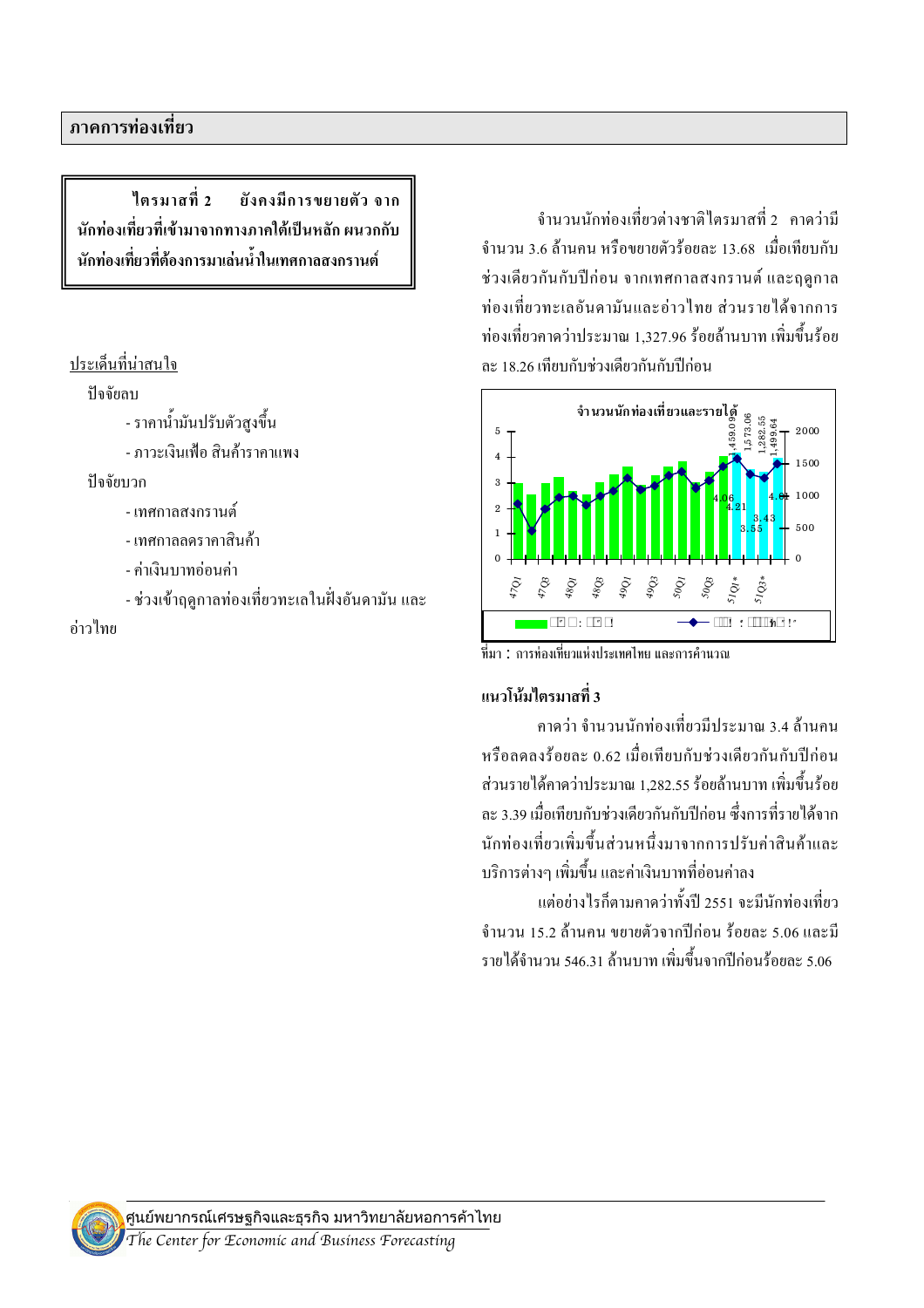ไตรมาสที่ 2 อ่อนค่าลงเล็กน้อยเมื่อเทียบ ้กับไตรมาสที่ 1 จากการแนวโน้มเศรษฐกิจโลกชะลอ ตัว และความต้องการเงินดอลลาร์ของผู้นำเข้า รวมถึงการไหลของเงินลงทุนของนักลงทุนต่างชาติใน ตลาดหลักทรัพย์

#### ประเด็นที่น่าสนใจ

- ค่าเงินบาทอ่อนค่าเมื่อเทียบกับค่าเงินในภูมิภาค เดียวกัน

- ค่าเงินเยนปรับตัวแข็งค่าสดในภมิภาคเอเชีย

้ค่าเงินบาทต่อดอลลาร์สหรัฐฯ ใตรมาสที่ 2 อ่อนค่าลง ้เมื่อเทียบกับใตรมาสก่อนหน้า เนื่องจากการชะลอตัวของ ้เศรษฐกิจโลก ความต้องการเงินดอลลาร์ของผู้นำเข้า และการ ใหลออกของเงินลงทุนต่างชาติ แต่อย่างใรก็ตามจะสังเกตใด้ ว่ามีเพียงค่าเงินบาทเท่านั้นที่ปรับตัวอ่อนค่าลงเมื่อเทียบกับ ้ค่าเงินในภูมิภาค ซึ่งเป็นผลจากความไม่มีเสถียรภาพทาง การเมือง และเศรษฐกิจ รวมถึงความขัดแข้งกันของคนใน ้สังคม ทำให้นักลงทุน และผู้ประกอบการรวมถึงผู้บริโภคมี ึการชะลอการลงทุน การบริโภค จึงทำให้เศรษฐกิจซบเซา ส่วน ้ค่าเงินในภูมิภาคเอเชียด้วยกันยังคงแข็งค่าขึ้น โดยเฉพาะค่าเงิน เขนที่มีการแข็งค่าขึ้นมากที่สุดในภูมิภาค

| อัตราแลกเปลี่ยน | ไตรมาส1/51 | ไตรมาส2/51 |  |
|-----------------|------------|------------|--|
| บาท/\$          | 32.42      | 32.42      |  |
| $\frac{6}{6}$   | $-4.43$    | 0.01       |  |
| ยูโร/\$         | 0.66       | 0.64       |  |
| $\frac{6}{6}$   | $-3.34$    | $-3.77$    |  |
| เยน/\$          | 104.37     | 104.14     |  |
| $\frac{6}{6}$   | $-7.02$    | $-0.22$    |  |
| หยวน/\$         | 7.12       | 6.94       |  |
| $\frac{0}{0}$   | $-3.65$    | $-2.50$    |  |
| สิงค์โปร/\$     | 1.40       | 1.36       |  |
| $\frac{0}{0}$   | $-3.13$    | $-2.70$    |  |

้ที่มา · ธบาคารแห่งประเทศไทย

### แนวโน้มไตรมาสที่ 3

้คาดว่าในระยะสั้น(3เดือน) ค่าเงินบาท ยังคงอ่อนค่าอยู่ ในระดับ 33.6-33.8 บาทต่อดอลลาร์สหรัฐฯ เนื่องจากการ ชะลอตัวของเศรษฐกิจโลก และแนวโน้มเศรษฐกิจสหรัฐฯถึง จุดต่ำสุด ส่วนระยะยาว (1ปี) จะอยู่ที่ระดับ 33.0-33.5 บาทต่อ ้ดอลลาร์สหรัฐฯ จากการใหลเข้าของเงินตราต่างประเทศ และ จากการส่งออกของประเทศ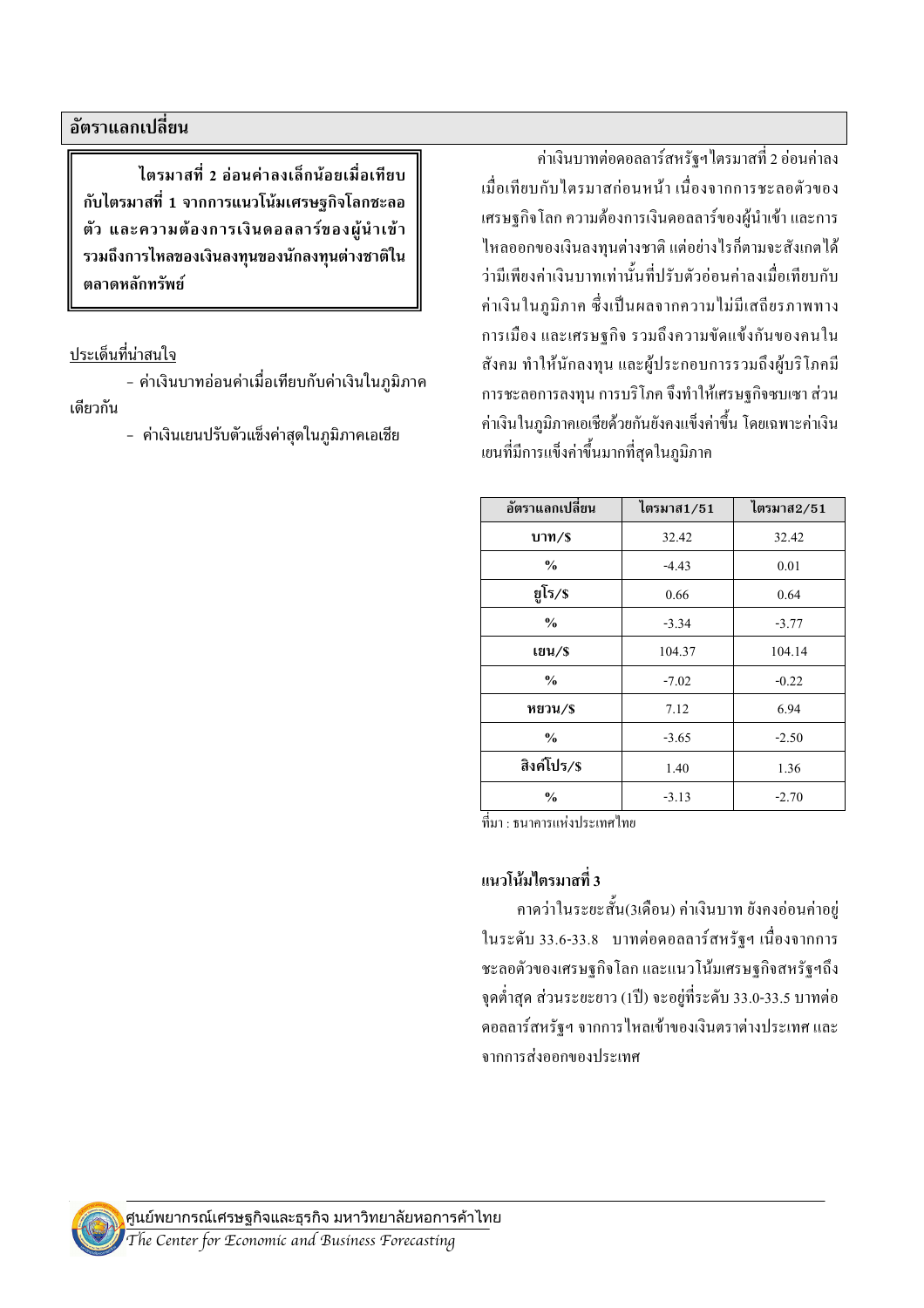## แนวโน้มเศรษฐกิจในประเทศปี 2551

้สำหรับภาวะเศรษฐกิจไทยในปี 2551 มีการขยายตัวได้ดีในครึ่งแรกของปีนี้เนื่องจากการส่งออกที่ขยายตัวได้ ู้ดี ประกอบกับในช่วง 4 เดือนแรกของปีนี้ สถานการณ์ทางการเมืองในประเทศไทยเริ่มมีเสถียรภาพมากขึ้นภายหลัง ี จากการเลือกตั้งเมื่อปลายปีที่ผ่านมา ส่งผลให้ความเชื่อมั่นของผ้บริโภคและผ้ประกอบการเริ่มปรับตัวดีขึ้นตลอดช่วง ่ 4 เคือนแรกของปีนี้ตามลำดับ การบริโภคและการลงทุนที่ฟื้นตัวขึ้นในช่วงใตรมาสแรกของปีนี้ปีที่ผ่านมาซึ่งทำให้ ซึ่ง ทำให้เศรษฐกิจภายในประเทศโดยเฉพาะการบริโภคและการลงทนปรับตัวดีขึ้น ้อย่างไรก็ตาม เศรษฐกิจไทยเริ่ม ้เผชิญกับปัจจัยเสี่ยงต่างๆ ที่รุมเร้าเศรษฐกิจไทยนับตั้งแต่เดือนพฤษภาคมเป็นต้นมาไม่ว่าจะเป็นระดับราคาน้ำมันที่ทรง ้ตัวอย่ในระดับสง ปัญหาสินเชื้อคณภาพต่ำ (sub-prime) ของสหรัฐฯ ที่ยังเป็นปัจจัยเสี่ยงต่อการขยายตัวของเศรษฐกิจ โลก การอ่อนตัวของค่าเงินดอลลาร์ สหรัฐฯ และความไม่แน่นอนทางการเมืองของไทย

ปัจจัยบวกของเศรษฐกิจไทยในช่วงครึ่งหลังของปี 2551 ที่สำคัญประกอบด้วย

1. รัฐบาลใช้นโยบายการคลังและมาตรการกระต้นเศรษฐกิจ โดยเฉพาะ " 6 มาตรการ 6 เดือน" ที่มีวงเงิน ี ประมาณ 4.9 หมื่นล้านบาทในการกระตุ้นเศรษฐกิจ ตลอดจนโครงการลงทุนขนาดใหญ่ที่คาดว่าเริ่มเป็นรูปธรรมมาก ี ขึ้นในช่วงครึ่งปีหลัง จะเป็นปัจจัยกระตุ้นกิจกรรมทางเศรษฐกิจและสร้างเงินหมุนเวียนให้กับระบบเศรษฐกิจไทยได้ มากขึ้น

่ 2. การส่งออกของไทยยังขยายตัวได้ในระดับสูง ยังเป็นปัจจัยขับเคลื่อนเศรษฐกิจที่สำคัญ นอกจากนี้ ค่าเงิน ิบาทที่ทรงตัวอ่อนค่าอยู่ในระดับ 32.5-33.5 บาทต่อดอลลาร์ สหรัฐฯ ยังเป็นปัจจัยสนับสนุนการส่งออกของไทยอย่าง ต่อเนื่อง

่ 3. ระดับราคาน้ำมันดิบในตลาดโลกมีแนวโน้มทรงตัวอยู่ในระดับต่ำกว่าช่วงครึ่งแรกของปี โดยในช่วงครึ่ง ์ ปีหลังราคาน้ำมันมีแนวโน้มทรงตัวอยู่ในระดับ 100-120 ดอลลาร์สหรัฐฯ ต่อบาร์เรล นอกจากนี้ การที่รัฐบาลใช้ มาตรการลดอัตราภาษีสรรพสามิตน้ำมันดีเซลและกาซโซฮอล์จะส่งผลให้ราคาน้ำมันขายปลีกในช่วงครึ่งปีหลัง

4. ราคาพืชผลทางการเกษตรยังคงมีราคาสูง ส่งผลให้เกษตรกรมีรายได้เพิ่มมากขึ้น ซึ่งจะช่วยผลักดันให้ ี ภาวะเศรษฐกิจไทยในทุกภูมิภาคมีการขยายตัวที่ดีเนื่องจากภาคการเกษตรและเกษตรกรเป็นภาคที่มีกำลังซื้อสูงในแต่ ละภูมิภาค

่ สำหรับ ปัจจัยลบของเศรษฐกิจไทยในปี 2551 ที่สำคัญประกอบด้วย

1. ระดับราคาน้ำมันในปี 2551 คาดว่าจะทรงตัวอยู่ในระดับที่สูงกว่าปี 2550 โดยระดับราคาน้ำมันดิบโดย ้เฉลี่ยในปี 2551 คาคว่าจะทรงตัวอยู่ในระดับ 110-120 ดอลลาร์สหรัฐฯ ต่อบาร์เรล (หรือเฉลี่ยประมาณ 115 ดอลลาร์ ิสหรัฐฯ ต่อบาร์เรล) เทียบกับปี 2550 ที่ระดับราคาน้ำมันอยู่ที่ระดับ 65-70 ดอลลาร์สหรัฐฯ ต่อบาร์เรล (หรือเฉลี่ย ประมาณ 67.8 ดอลลาร์สหรัฐฯ ต่อบาร์เรล) ซึ่งจะส่งผลให้ราคาน้ำมันขายปลีกในประเทศในปีนี้ปรับตัวสูงขึ้นกว่าปี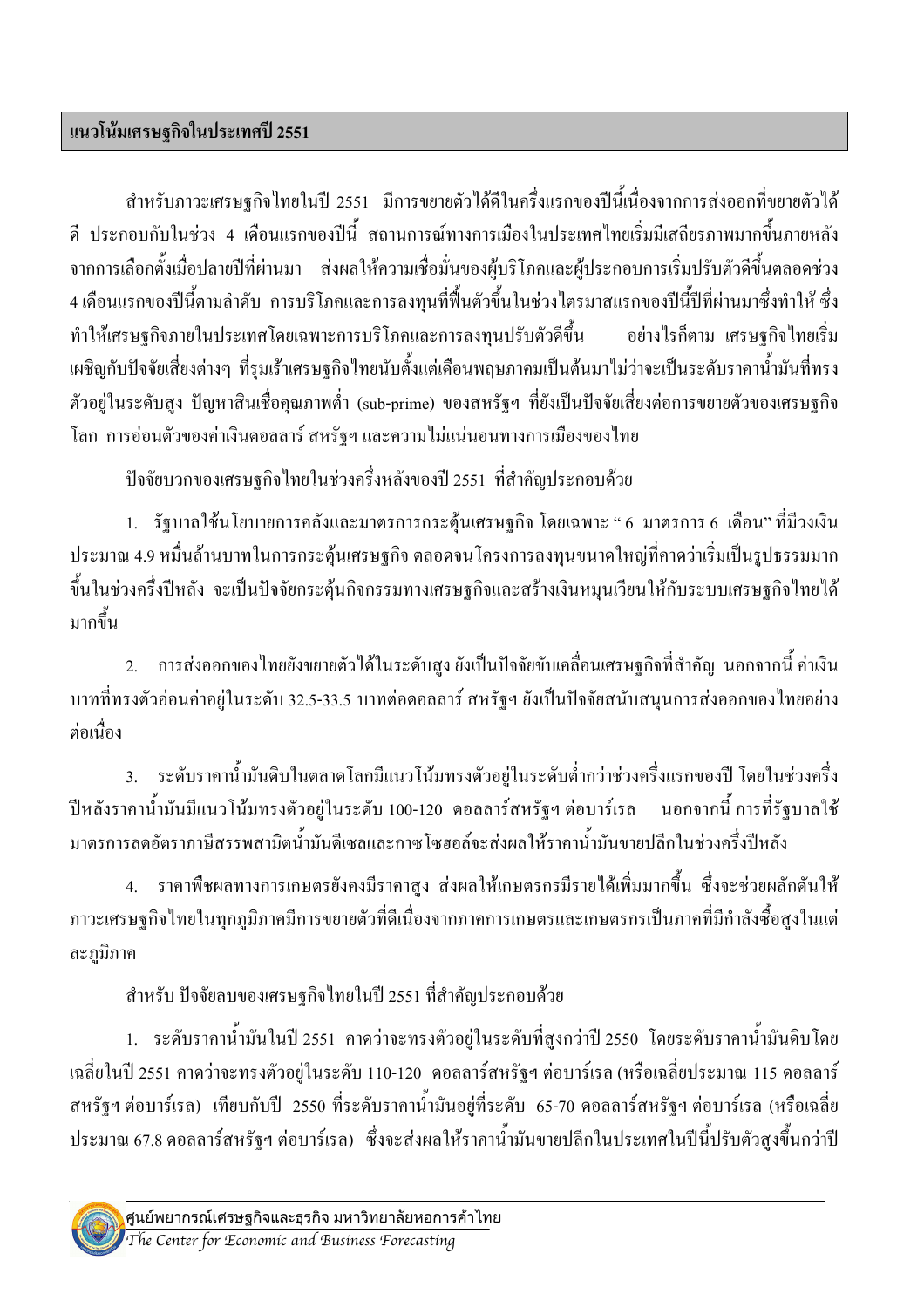ี 2550 ประมาณ 5-9 บาทต่อลิตร จะส่งผลกระทบต่อต้นทนการผลิตและราคาสินค้าปรับตัวสง ซึ่งยังส่งผลกระทบต่อ กำลังซื้ออยู่อย่างต่อเนื่อง

่ 2. ปัญหาสินเชื่อคุณภาพต่ำของสหรัฐฯ อาจส่งผลกระทบต่ออัตราการขยายตัวของเศรษฐกิจโลกให้ต่ำกว่าที่ คาดการก์ไว้ได้

่ 3. ความไม่แน่นอนทางการเมืองภายในประเทศ จากความขัดแย้งทางการเมืองที่อาจเกิดขึ้นได้จากการแก้ไข รัฐธรรมนุญ หรือการยบพรรคร่วมรัฐบาล ส่งผลให้ความเชื่อมั่นของผู้บริโภคและผู้ประกอบการทรงตัวอยู่ในระดับ ด่ำ

ศูนย์พยากรณ์เศรษฐกิจและธุรกิจ มหาวิทยาลัยหอการค้าไทย ได้ประมาณการอัตราการขยายตัวทางเศรษฐกิจ ของไทยในปี 2551 ภายใต้สมมติฐานว่า ราคาน้ำมันดิบในตลาดโลกอยู่ในระดับ 110-120 ดอลลาร์ฯ ต่อบาร์เรล และ ้ค่าเงินบาทอยู่ในระดับ 32.5-33.5 บาทต่อดอลลาร์ โดยคาดว่าเศรษฐกิจไทยในปี 2551 มีโอกาสขยายตัวประมาณ 5.5- $6.0\%$  และอัตราเงินเฟืออยู่ในระดับ  $6.8$ -7.2%

- การส่งออก กาคว่า จะมีอัตราการขยายตัวตลอดทั้งปี 2551 ประมาณ 18.0-20.0% สำหรับการนำเข้านั้น กาค ว่าจะมีอัตราการขยายตัว 28.0%-30.0% ในปี 2551

- ดุลการค้าและดุลบัญชีเดินสะพัด คาดว่า ในปี 2551 ประเทศไทยจะมีดุลการค้าขาดดุลการค้าประมาณ ี ประมาณ 500-1,500 คอลลาร์สหรัฐฯ หรือคิดเป็น 0.2-0.5% ของ GDP ในขณะที่คุลบัญชีเดินสะพัดเกินคุลประมาณ 3,000-4,000 ถ้านดอลลาร์สหรัฐฯ หรือเกินดุลบัญชีเดินสะพัดประมาณ 1.0-1.5% ของGDP

- อัตราเงินเฟ้อ คาคว่าในปี 2551 อัตราเงินเฟ้อจะมีแนวโน้มปรับตัวสูงขึ้นตามราคาสินค้าที่คาคว่าจะมีการ ปรับตัวสงขึ้นตามต้นทนการผลิตที่ปรับตัวสงขึ้น โดยอัตราเงินเฟืออย่ในระดับ 6.8-7.2%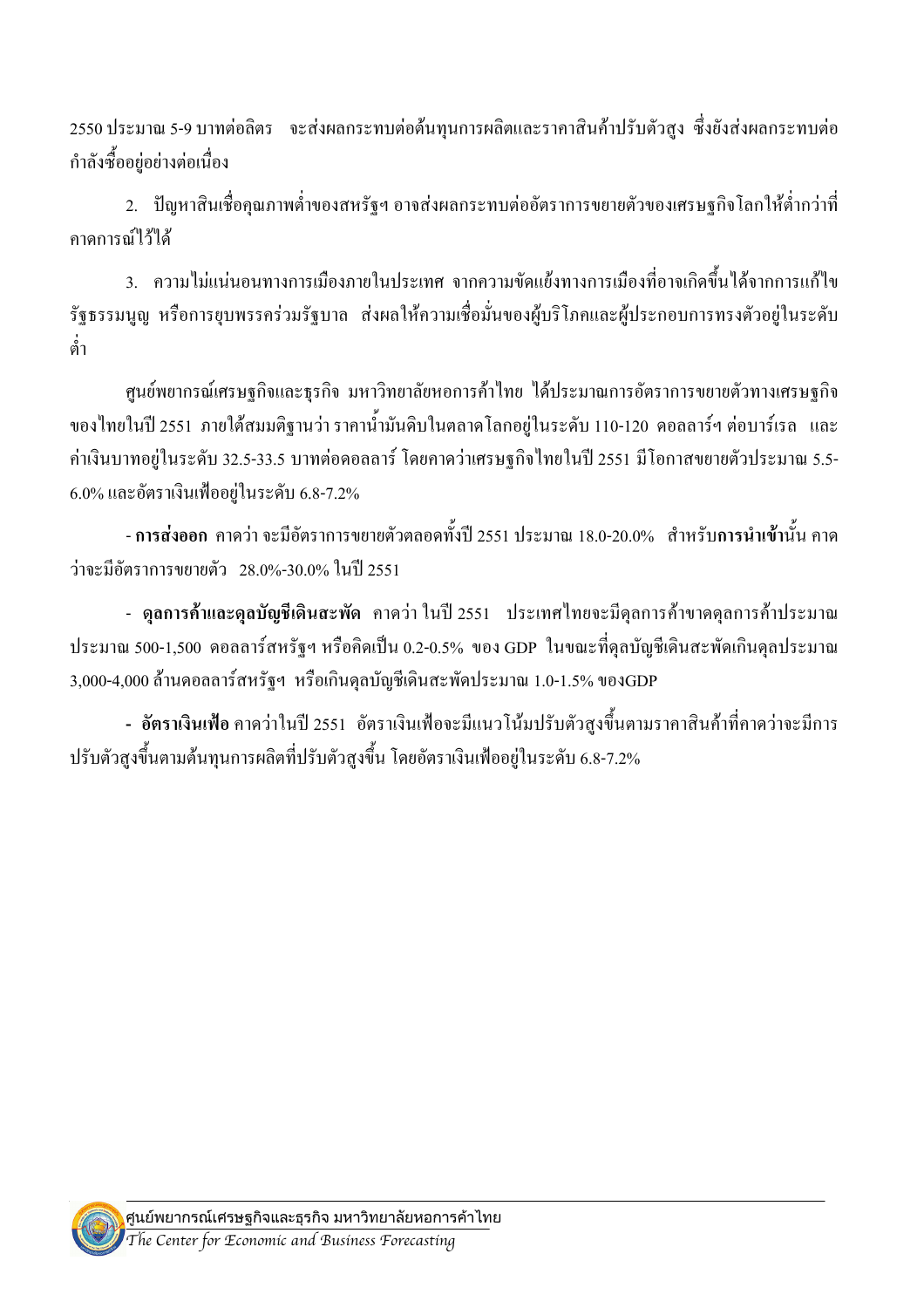| รายการ                                  | หน่วย         | 2548   | 2549  | 2550  | 2551-F          |
|-----------------------------------------|---------------|--------|-------|-------|-----------------|
|                                         |               |        |       |       | $($ a.ค. 51 $)$ |
| การขยายตัวทางเศรษฐกิจของ                | $\frac{0}{0}$ | 4.4    | 5.1   | 5.0   | 4.1             |
| โลก $^{\scriptscriptstyle 1\prime}$     |               |        |       |       |                 |
| -สหรัฐอเมริกา $^{\prime\prime}$         | $\frac{0}{0}$ | 3.1    | 2.9   | 2.2   | 1.3             |
| - สหภาพยุโรป $^{\text{1}\prime}$        | $\frac{0}{0}$ | 1.6    | 2.8   | 2.6   | 1.7             |
| - ญี่ปุ่น $^{\mathrm{l}\prime}$         | $\frac{0}{0}$ | 1.9    | 2.4   | 2.1   | 1.5             |
| ราคาน้ำมัน                              | \$ ต่อ        | 53.6   | 64.0  | 67.8  | 115.2           |
|                                         | บาร์เรล       |        |       |       |                 |
| $GDP$ (ราคาปีปัจจุบัน) $^{2/}$          | พันล้าน       | 7,096  | 7,830 | 8,485 | 9,498           |
|                                         | บาท           |        |       |       |                 |
| GDP (ราคาปี 2531) $^{2/}$               | พันล้าน       | 3,855  | 4,052 | 4,245 | 4,482           |
|                                         | บาท           |        |       |       |                 |
| อัตราการขยายตัวทางเศรษฐกิจ $^{2\prime}$ | $\frac{0}{0}$ | 4.5    | 5.1   | 4.8   | 5.6             |
| ภาคการผลิต (อัตราการขยายตัว)            |               |        |       |       |                 |
| - ภาคเกษตรกรรม $^{2/}$                  | $\frac{0}{0}$ | $-3.2$ | 4.4   | 4.5   | 5.0             |
| - นอกภาคเกษตรกรรม $^{\,2/}$             | $\frac{0}{0}$ | 5.3    | 5.0   | 4.2   | 5.7             |
| ภาคอุตสาหกรรม $^{\,2/}$                 | $\frac{0}{0}$ | 5.2    | 6.1   | 4.7   | 6.7             |
| ภาคการใช้จ่าย (อัตราการ                 |               |        |       |       |                 |
| ขยายตัว)                                |               |        |       |       |                 |
| - การบริโภคของเอกชน $^{2^{\prime}}$     | $\frac{0}{0}$ | 4.3    | 3.1   | 1.1   | 3.0             |
| - การลงทุน $^{2}$                       | $\frac{0}{0}$ | 10.6   | 3.8   | 1.4   | 6.6             |

# ตาราง ประมาณการภาวะเศรษฐกิจไทยปี 2551